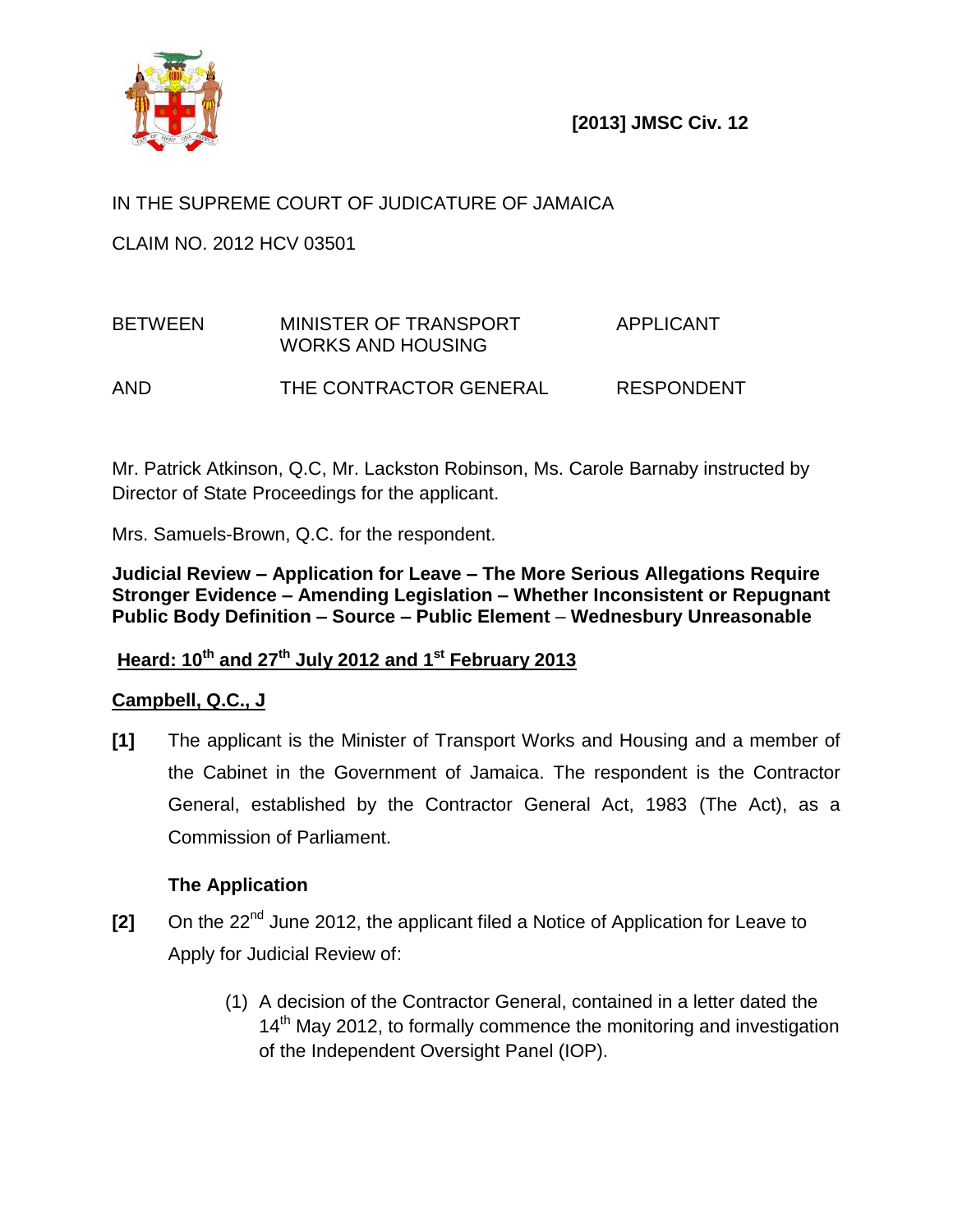- (2) The publication of Media Release of April 2012. The applicant sought interlocutory injunctions to restrain the Contractor General from continuing to monitor and investigate the activities of the IOP, and from issuing any further requisitions or publishing any Media Releases in respect of the establishment and activities of the IOP.
- (3) An Order pursuant to section 30 (2) of the Contractor-General Act.
- **[3]** Leave for Judicial Review was sought to pursue the following remedies;
	- (4) A Declaration,

that the IOP, being a voluntary advisory board, is not subject to monitoring and investigative oversight, pursuant to sections 4 and 15 of the Contractor-General Act.

That the Contractor General has no power under the Contractor-General Act to monitor and investigate pre-contractual activities.

The Contractor-General Act does not empower the Contractor General to monitor the activities of a voluntary advisory body not engaged under any government contract or having the authority to award or implement government contracts or to grant, issue, suspend or revoke any prescribed licence.

That the Contractor-General Act does not empower the Contractor General to investigate the activities of a voluntary advisory body not engaged under any government contract or having the authority to award or implement government contracts or otherwise authorized to register contracts, to be engaged in tender proceedings relating to government contracts, or to grant, issue suspend or revoke any prescribed licence.

**Certorari** 

To quash the Requisition of the Contractor General dated the  $14<sup>th</sup>$  May 2012

#### **Prohibition**

An Order of Prohibition prohibiting the Contractor General from issuing any Requisition to the IOP aimed at monitoring and investigating any activity conducted pursuant to its Terms of Reference.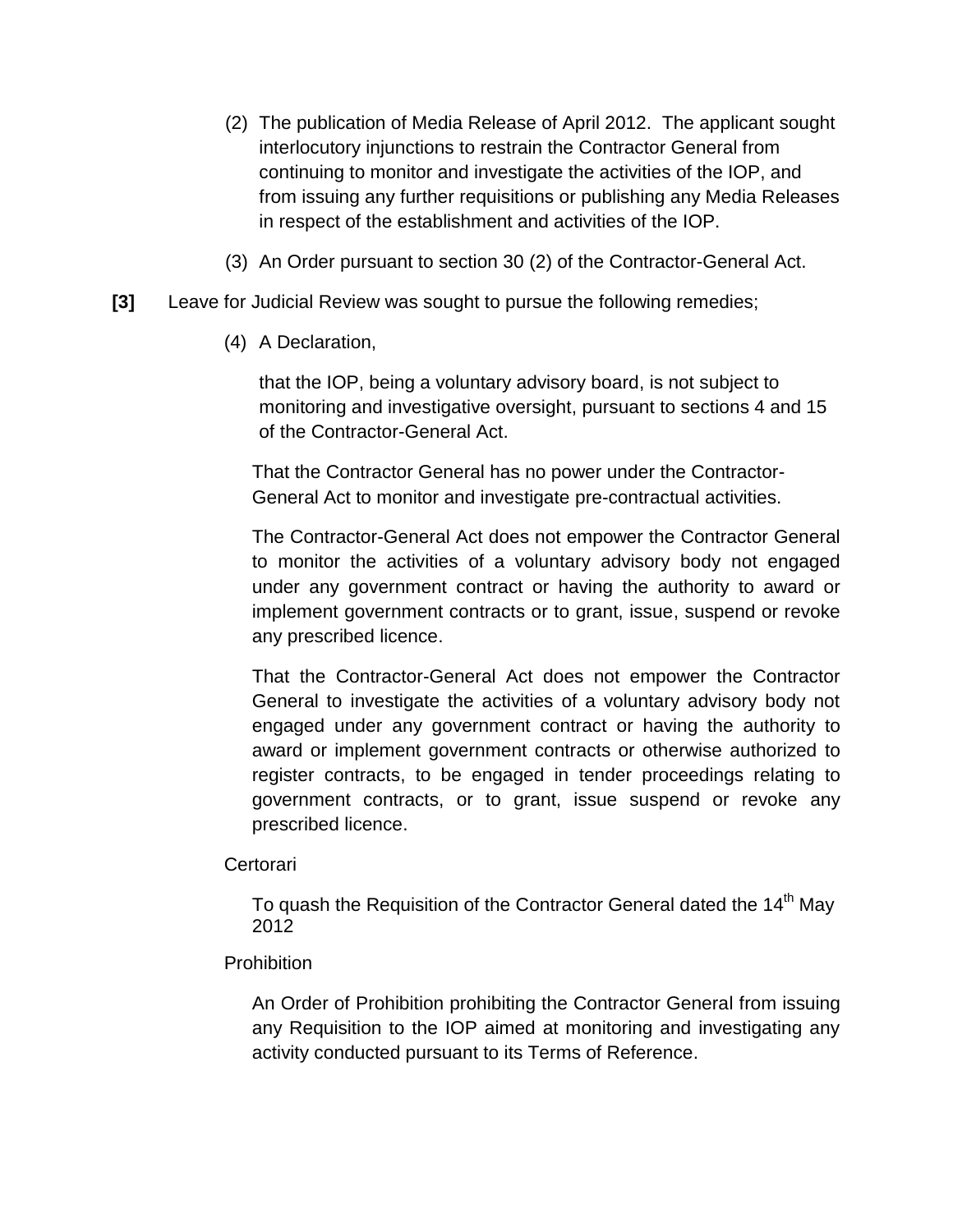Declaration that the Media Release of the  $27<sup>th</sup>$  April 2012 is a report of the Contractor General within the meaning of sections 21 and 28 (4) of the Contractor-General Act.

That the Contractor-General exceeded his statutory jurisdiction and acted in contravention of the Contractor-General Act when he published the contents of the Media Release of the  $27<sup>th</sup>$  April 2012, which release contained adverse findings and conclusions in respect of the establishment of the IOP by the Minister;

## **Prohibition**

A Prohibition prohibiting the Contractor General from publishing further Media Releases relating to the establishment and activities of the IOP without complying with the provisions of section 28 (4) of the Contractor-General Act.

[4] The application came before the court on the 10<sup>th</sup> July 2012 for the first hearing of the matter. Directions were given for the applicant to file and serve affidavit in response to the affidavit of Craig Beresford, by the  $16<sup>th</sup>$  July 2012, any response to that affidavit to be filed on or before the 23<sup>rd</sup> July 2012. There were to be no affidavits after that date. Importantly, the parties were asked to identify the relevant facts and the relevant issues.

## **The Issues**

- **[5]** The applicant identified the issues as follows;
	- (1) Does the Applicant have an arguable case to challenge by way of iudicial review the Requisition and Press Release of April  $27<sup>th</sup>$  2012.
	- (2) In light of the Contractor-General Act, 1983, as amended by Act no. 17 of 1958 and Act no. 1 of 1999, are there serious questions to be tried in respect of the Contractor General's power to; (i) monitor and investigate pre contractual activities generally. (ii) monitor and investigate the activities of a voluntary advisory body established by the Applicant, (iii) issue requisitions to a voluntary advisory body established by the Minister.
	- (3) In whose favour the balance of convenience lies?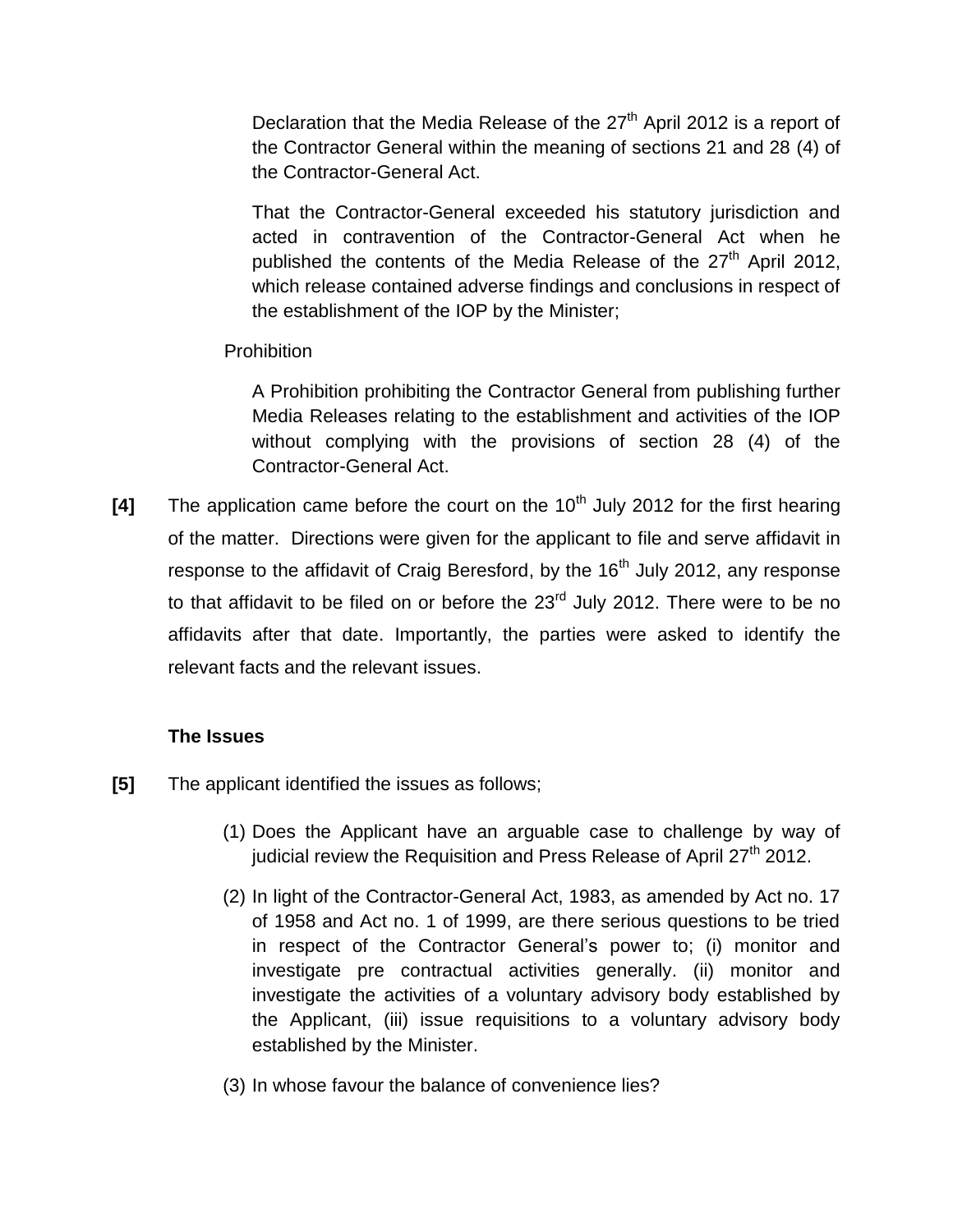**[6]** Mrs. Samuels-Brown, QC, did not specifically identify the relevant issues, but focused her client's case, in her written skeleton submissions, in this way "In essence, what the applicants (sic) ask is for the Court to rule in relation to the nature and extent of the Contractor General's powers". The submissions proceeded to examine the relevant standard of the evidence that the applicant had to meet in order to satisfy the court on an application for permission to obtain judicial review. In her oral submissions she said that the power of the Contractor General to make requisitions, is unchallenged, clear and the subject of settled law. Mrs. Samuels-Brown submitted that there was a failure by the applicant to make full and frank disclosure of material events. That the applicant has an alternate remedy by way of interlocutory relief. That in an application for leave, at an inter partes hearing, the court must have regard to the evidence before it and on that basis decide whether the applicant has an arguable case with a reasonable prospect of success. The interim orders sought would have adverse consequences for the Contractor General. The case of **John Lawrence v Minister of Construction (Works) v Attorney General** 1991 28 JLR 265 establishes that the Contractor General's powers extend to pre-contract matters. That the IOP is a public body for the purpose of the Contractor-General Act.

#### **Background**

- **[7]** How did the parties two important National offices come to this sorry pass? Mrs. Samuels-Brown, Q.C, statement in paragraph 2 of her submissions, to the effect that there is not much "factual dispute or difference relative to the basic facts," remains unchallenged. It began with two Chinese companies, China Harbour Engineering Corporation (CHEC) and CMA CGM, making what is described by the applicant as "unsolicited proposals" to the Government of Jamaica for the implementation of three important national projects.
- **[8]** The projects are (i) the completion of the North-South Toll Road (the North South Toll Highway Project); (ii) A feasibility study of the viability of CHEC developing new berthing capacity at the Port of Kingston, encompassing the Fort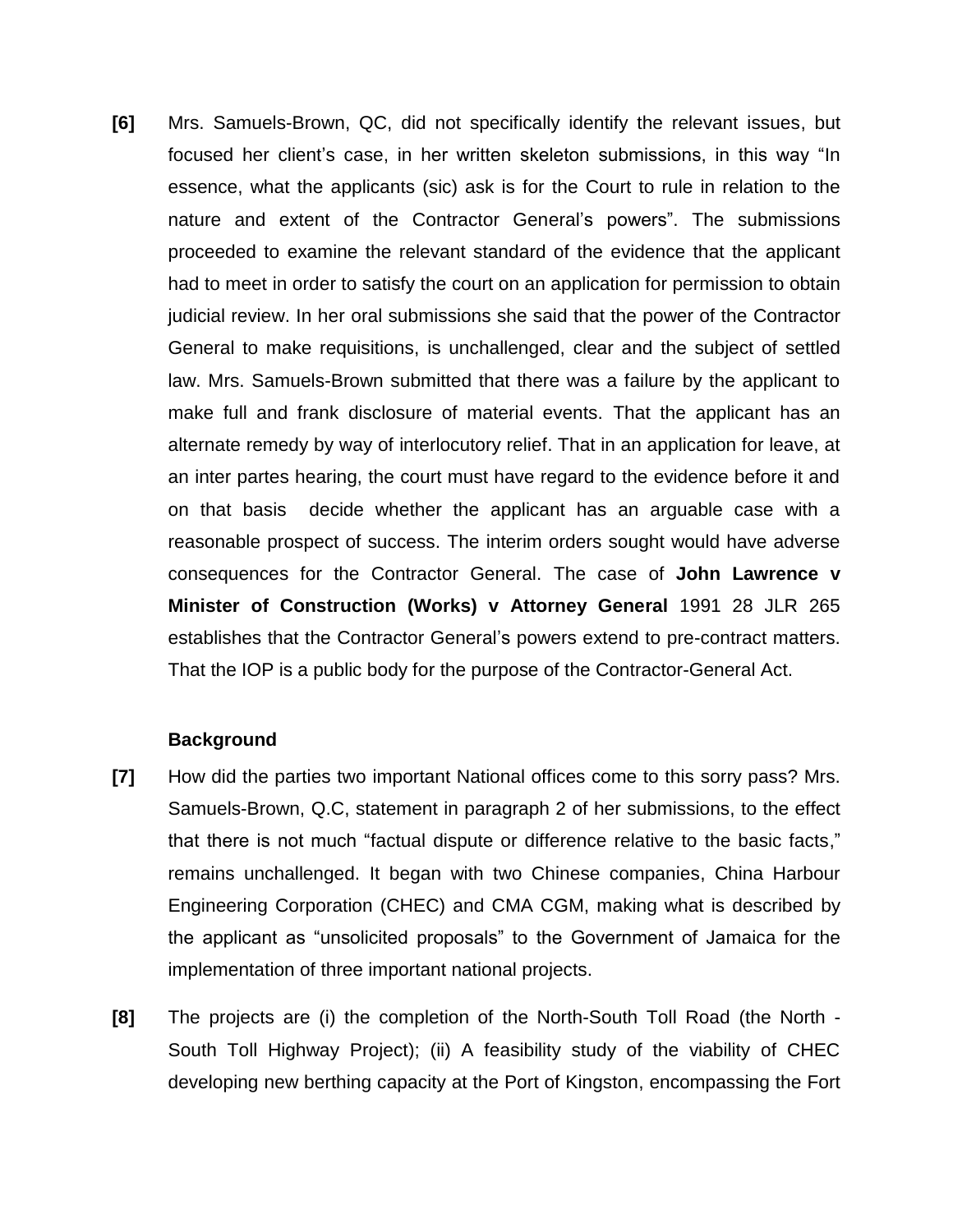Augusta lands with specifications to accommodate large "New Panamax" vessels and related facilities for the transhipment of cargo (the Fort Augusta Port Project); (iii) a feasibility study of the viability of CMA CGM developing new berthing capacity at the Port of Kingston to be used as its hemispheric hub, encompassing the Gordon Cays, with specifications to accommodate large "New Panamax" vessels and related facilities for the transhipment of cargo (Gordon Cay Expansion Project).

(iv) On the  $24<sup>th</sup>$  April 2012, the applicant, under whose portfolio the Projects fell, brought the matter to the attention of the Cabinet, and the approvals were given to proceed with negotiations. The Cabinet also approved the appointment, by the applicant of the members of an Independent Oversight Panel (IOP), comprised of three persons. On the  $27<sup>th</sup>$  April 2012, the Contractor General issued Media Release.

(v) On the  $14<sup>th</sup>$  May the Contractor General issued a letter to the IOP, stating that he had formally commenced monitoring and investigating the activities of the IOP and requisitioned certain document and information. The Chairman of the newly formed IOP forwarded the Contractor General's letter to the applicant, who sought the advice of the Attorney General, who requested an extension of time within which to respond.

(vi) On the  $18<sup>th</sup>$  June 2012, the Attorney General advised the Contractor General that he did not share the latter's opinion on the propriety of the requisition, and as a result of the divergence of views, the Court would be asked to determine the matter. The IOP, as a result of the challenge raised to the Requisition, is unwilling to undertake its duties under the terms of reference, until the court has determined the matter.

(vii) On the 19<sup>th</sup> June, the Contractor General issued another Media Release of correspondence, which it was contended disclosed material from the Attorney General's correspondence. On the 22<sup>nd</sup> June 2012, the applicant filed its Notice of Application for Leave to Apply for Judicial Review, supported by an affidavit of Omar Davies.

## **Principles Relevant to Application for Leave**

**[9]** Applications for judicial review are dealt with under **Part 56 of the Civil Procedure Rules.** The Rules maintain the protection that is afforded public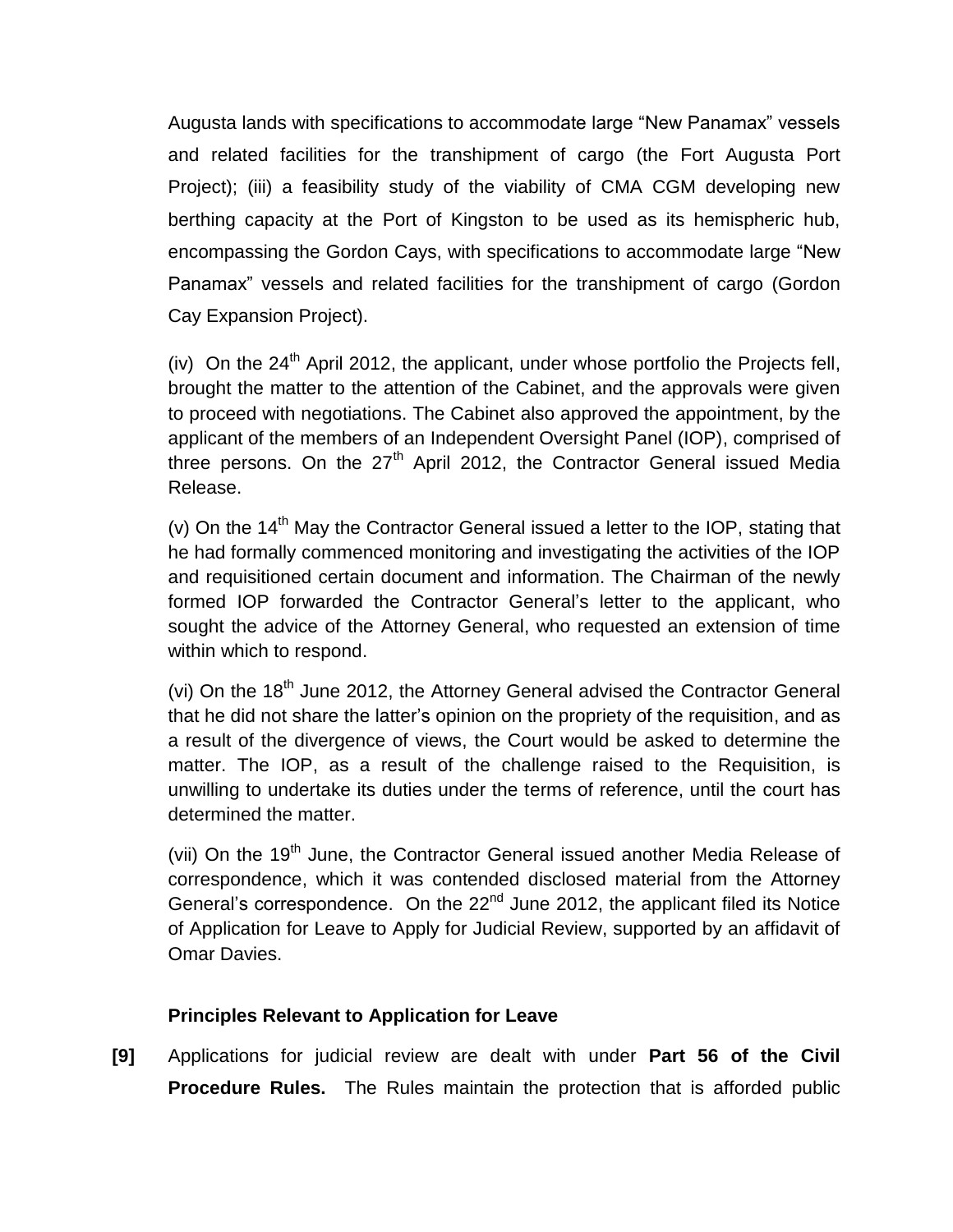bodies. It is required that an applicant for judicial review must meet the following requirements, among others; as provided by Rule 56.3 (1) that, a person wishing to apply for judicial review must first obtain leave, 56 3. 3.

- (d) whether an alternative form of redress exists, and if so, why judicial review is more appropriate or why the alternative has not been pursued.
- (f) whether any time for making the application has been exceeded and, if so, why;
- (g) whether the applicant is personally or directly affected by the decision about which complaint is made.
- **[10]** The application for leave ensures that the administration of public bodies is not adversely affected, dealing with frivolous and vexatious applications and allows the court to refuse an applicant from proceeding with an unmeritorious application. The requirement for leave pre-dated the coming in force of the Civil Procedure Rules. The Judicature (Civil Procedure Code) Law 1889, S 56 B provided; (1) No application for an order of mandamus, prohibition or certiorari shall be made unless leave therefore has been granted in accordance with this section.
- **[11]** Lord Diplock explains the need for leave in judicial review; his-oft quoted comments in the case of **Inland Revenue Commissioners v National Federation of Self-Employed and Small Businesses Ltd.** (1981) 2 All E.R. 93 at 103 j. is as follows:

"The need for leave to start proceedings for remedies in public law is not new. It applied previously to applications for prerogative orders, though not to civil actions for injunctions or declarations. Its purpose is to prevent the time of the court being wasted by busybodies with misguided or trivial complaints of administrative error, and to remove the uncertainty in which public officers and authorities might be left whether they could safely proceed with administrative action while proceedings for judicial review of it were actually pending even though misconceived."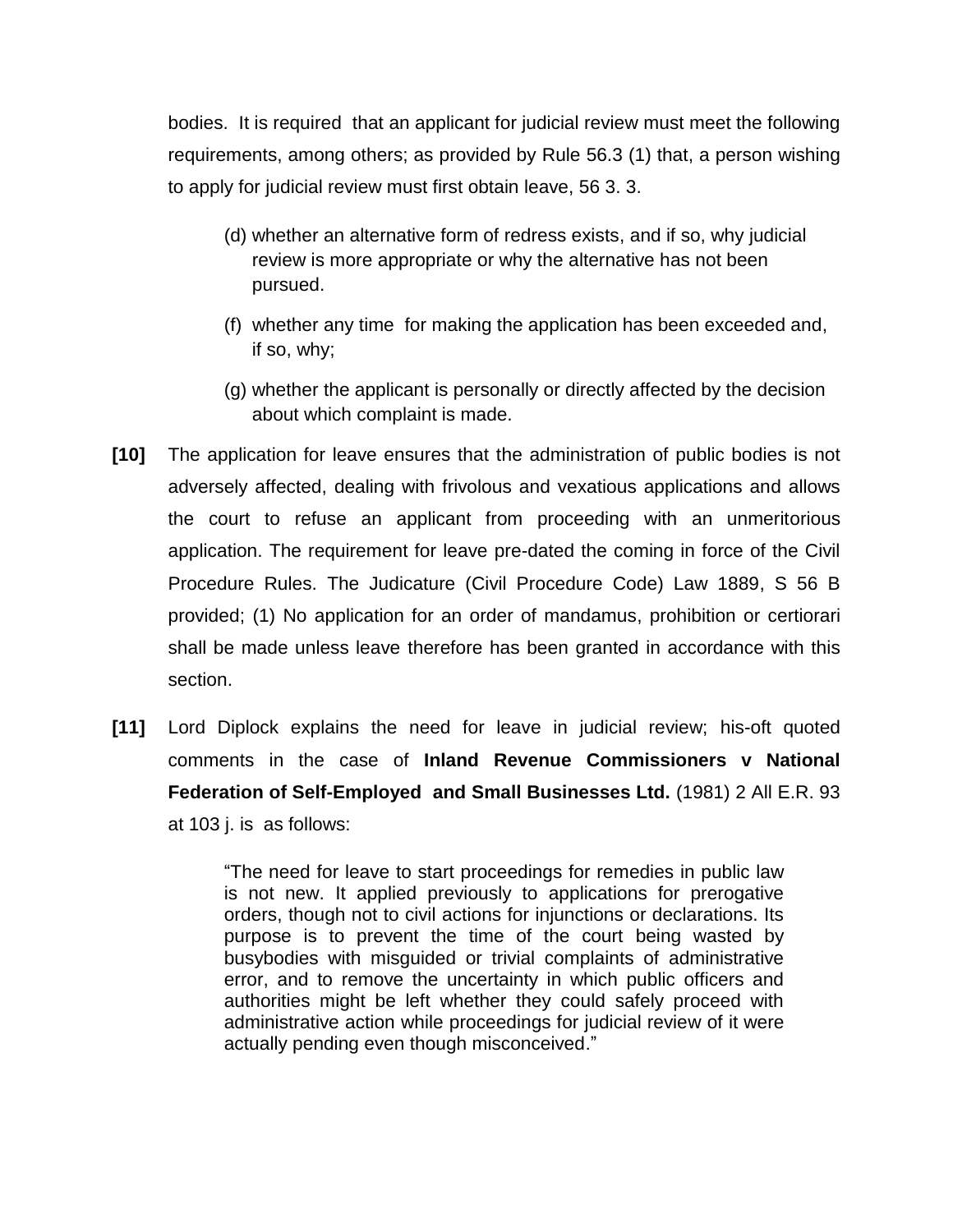- **[12]** The discretionary nature of the remedy on an application for the prerogative orders is an essential consideration. Mrs. Samuels-Brown has alleged that there was a failure to make full and frank disclosure of material evidence in this application. It is clear that even if the applicant adduces evidence to the requisite level commensurate with the gravity of the case, he may still be met with a discretionary bar, such as delay or that he may have an alternate remedy or that he has not made full and frank disclosure. The discretionary nature of the remedy is aptly demonstrated in **Aston Kane v Minister of Home Affairs and Justice** (1975) 13 JLR 109, a decision of the Court of Appeal, the applicant had his firearm licence revoked and by letter dated July 24, 1972, he was advised that his appeal was refused. He had been denied an opportunity for a hearing of his appeal. He filed an application for leave on the  $13<sup>th</sup>$ February 1973, outside of the one month period then allowed by the Civil Procedure Code. He sought to excuse the delay on the ground that he was unable to get the lawyer of his choice. The Court held that the failure to afford him a hearing was a breach of natural justice, however certiorari being discretionary, the inexcusable delay had disentitled him to redress.
- **[13]** There was no dispute that the onus is on the applicant to demonstrate that the court's intervention is warranted. In the **R v Inland Revenue Commissioners, ex. p Rossminister** {1980} AC 952 per Lord Scarman at 1026H said,

"An applicant for judicial review has to satisfy the court that he has a case."

Counsel for the Respondent submitted that the standard required, on an application for leave to obtain judicial review must be evidence before the Court to satisfy it, that there is an arguable ground for judicial review, having a realistic prospect of success. Mrs. Samuels-Brown submitted that the more serious the allegations, the stronger must be the evidence relied on. The strength of the evidence must be capable of proof at the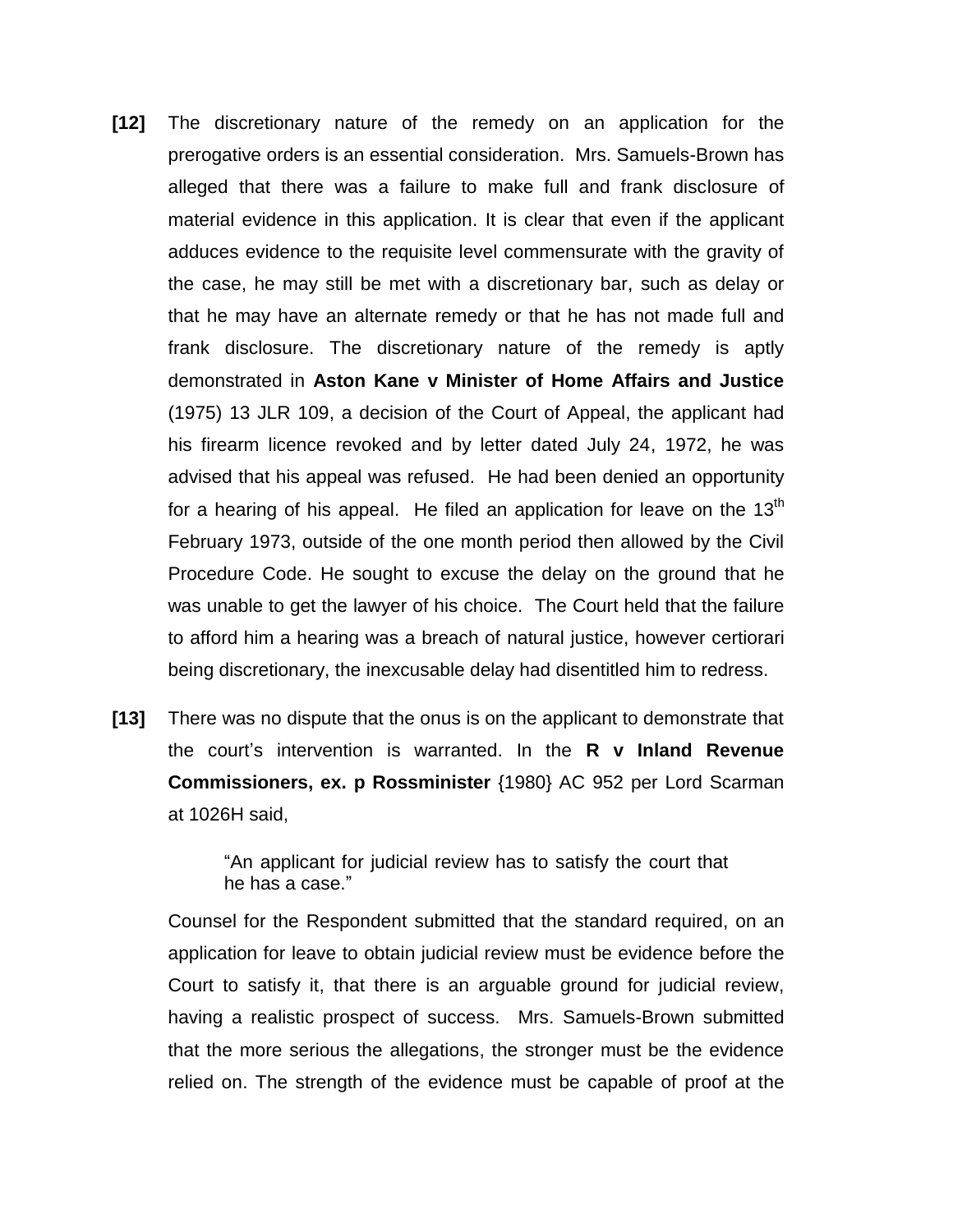hearing of the application, it is not evidence to depend upon 'potential arguability'. In **Sharma v Brown-Antoine and Others** (2006) UKPC 780. In the judgments of Lord Bingham and Lord Walker at page 787.

"The ordinary rule now is that the court will refuse leave to claim judicial review unless satisfied that there is an arguable ground for judicial review having a realistic prospect of success and not subject to a discretionary bar such as delay or an alternative remedy; See R v Legal Aid Board, ex. p Hughes (1992) 5 Admi LR623, 628 and Fordham, Judicial Review Handbook  $4<sup>th</sup>$  Edn (2004), p 426. But arguability cannot be judged without reference to the nature and gravity of the issue argued. It is a test which is flexible in its application. As the English Court of Appeal recently said with reference to the civil standard of proof in R (N) v Mental Health Review Tribunal (Northern Region) {2006} QB 468, para. 62 in a passage applicable, mutatis mutandis, to arguability.

The more serious the allegation or the more serious the consequences if the allegation is proved, the stronger must be the evidence before a court will find the allegation proved on a balance of probabilities. Thus the flexibility of the standard lies not in any adjustment to the degree of probability required for an allegation to be proved (such that a more serious allegation has to be proved to a higher degree of probability), but in the strength or quality of the evidence that will in practice be required for an allegation to be proved on the balance of probabilities."

- **[14]** The learned Attorney General has submitted that the test enunciated in Sharma is not relevant in that there is no likelihood of success when all that is sought is an interpretation of a statute.
- **[15]** How serious are the allegations or how serious are the consequences. The affidavit of Minister Omar Davis, in support of the application for leave, dated June 21, 2012 indicates the applicant's view of the seriousness of the consequences, at paragraph 6, states;

"That the completion of the Mount Rosser Bypass has been stalled for many years and the Bypass remains incomplete due to serious geotechnical difficulties affecting a section of the Bypass. Its incompletion is also a result of unresolved differences between the National Road Operating and Construction Company Ltd. (NROC)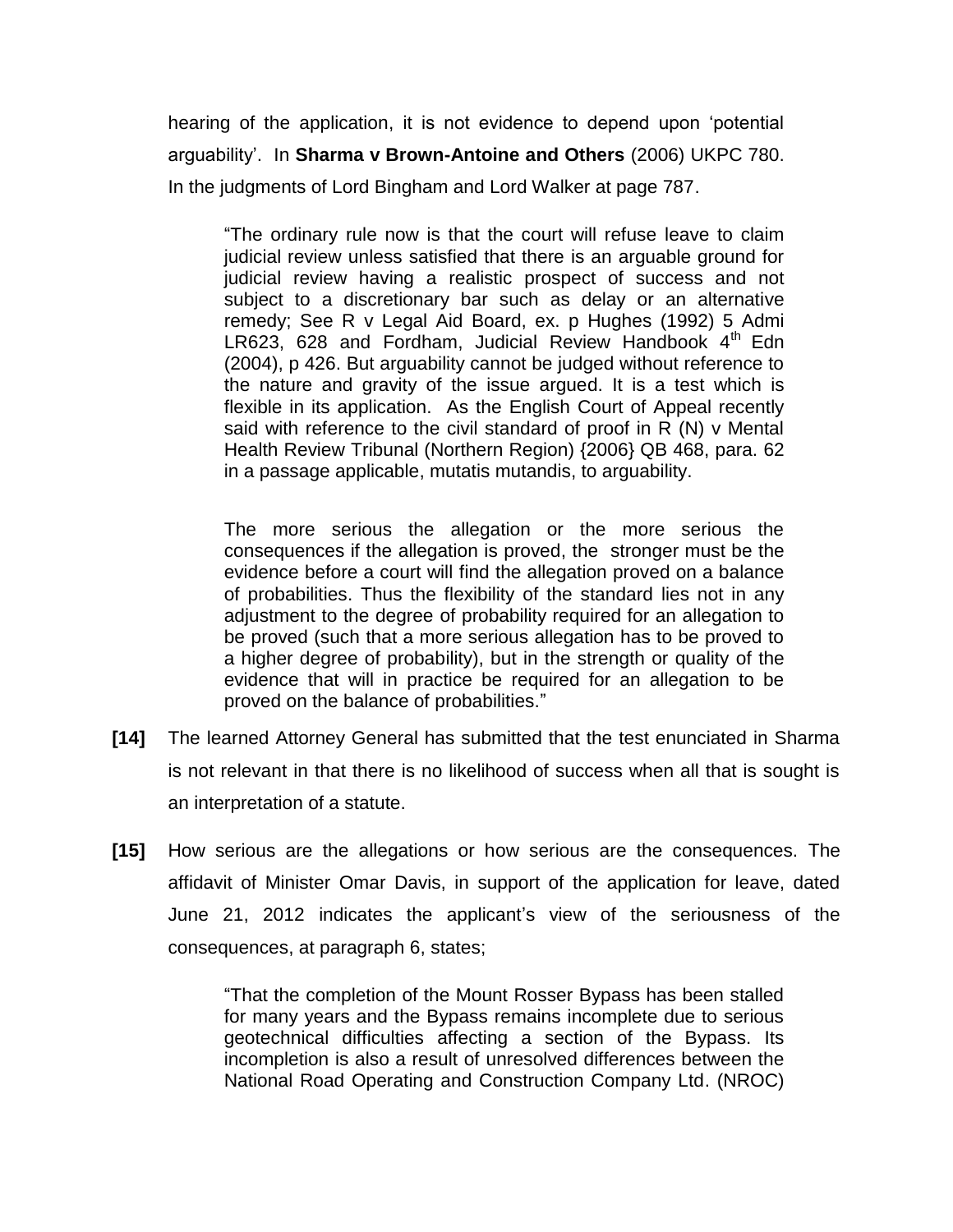and Bougyes TP, the contractor previously engaged to do the works."

And at paragraph 9,

"The project represents strategic investments that would positively impact Jamaicans transportation and infrastructure network, port and trade related activities and the economic development of Jamaica. Hundreds of millions of United States dollars would be invested in Jamaica and there would be the creation of thousands of jobs for Jamaicans."

- **[16]** The affidavit of Craig Beresford dated the 23rd July 2012 that, since the application has been filed, government officers/public bodies that previously complied with Requisition of the Office of the Contractor General, has now declined to do so (see para. 4).
- **[17]** What is the strength and quality of the evidence that has been adduced by the applicant? In respect of allegation that the Contractor General has misconstrued his powers under S 4 and 15 of the Contractor General's Act and acted ultra vires when he issued the Requisition to the IOP. The applicant submits that the Contractor General's Act was amended by Act no. 1 of
- **[18]** 1999. This amendment established the National Contracts Commission (NCC), whose principal function is to promote the "efficiency in the process of award of government contracts" (see s 23 c). That in discharging its function, the NCC is empowered in accordance with S 23D. It was submitted that prior to  $11<sup>th</sup>$ February 1999, the only oversight body established by the Act was the Commission of Parliament, the Contractor General.

## **Amending Legislation – whether inconsistent or repugnant**

**[19]** Having recited the sections empowering both the NCC and the Contractor General, Counsel for the applicant submitted at paragraph 39 of the written submissions;

> "It was under this pre  $11<sup>th</sup>$  February 1999 legislative scheme where the NCC was not in existence and where only the Contractor General had monitoring and investigative powers under the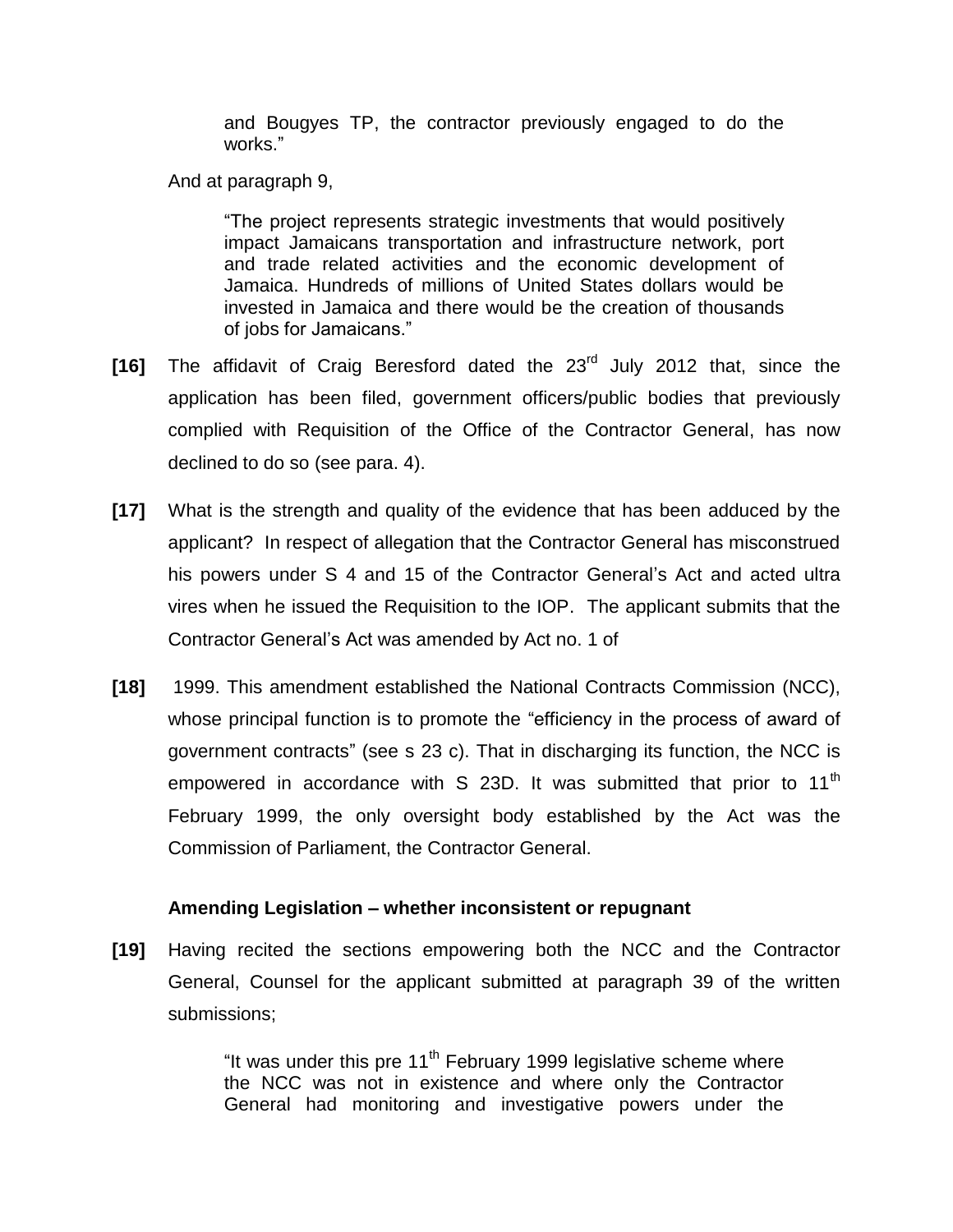Contractor –Generals Act and in this context that Mr. Justice Courtney Orr in **Lawrence v Ministry of Construction (Works) and the A.G.** (1991) 28 J.L.R. 265, that the act empowered the C ontractor General to monitor the pre-contract stages of government contracts and to obtain information from public bodies prior to the award of such contracts."

- **[20]** It was argued on behalf of the applicant that the substantial amendments to the Act brought about by the Act No. 1 of 1999, eight years after the decision in **John Lawrence**, and in light of the language of the statute in respect of the objects and powers of the NCC vis-a vis the functions and powers of the Contractor General under s 4 and 15, it was submitted that pre-contract over-sight is reserved to the NCC and not the Contractor General as existed prior to the amendments of the Contractor-General Act by Act 1 of 1999.
- **[21]** Mrs Samuels-Brown submitted that the statutory authority of the Contractor General to make the Requisition was unambiguous and subject to settled law, and relied on **John Lawrence v Ministry of Construction** (supra) works, at page 269,

"The proper interpretation of the Act is one which empowers the Contractor General to monitor the pre-contract stages of government contracts and to obtain information from public bodies prior to the award of such contracts." (Emphasis added).

**[22]** In **John Lawrence**, Dr. Barnett, who appeared for the applicant, the Contractor General, had submitted that the functions of the Contractor General were couched in very broad terms and pointed to section 4 to substantiate this. In particular, pursuant to Sections 4 (3) and 4 (4), the Contractor General may require any public body to furnish him at such times and in such manner as he may direct, information with regard to the award of any contract (s4(3)) or the grant, issue suspension or revocation of any prescribed licences (s4(4)). This, argued Dr. Barnett, was so because Ministers exercise executive power, and are members of the Cabinet, which is the principal source of policy which exercises a general control of government, including the award of contracts and expenditure of large sums of money. Therefore, Dr. Barnett's submission continued, the Contractor General is an instrument created by Parliament to make more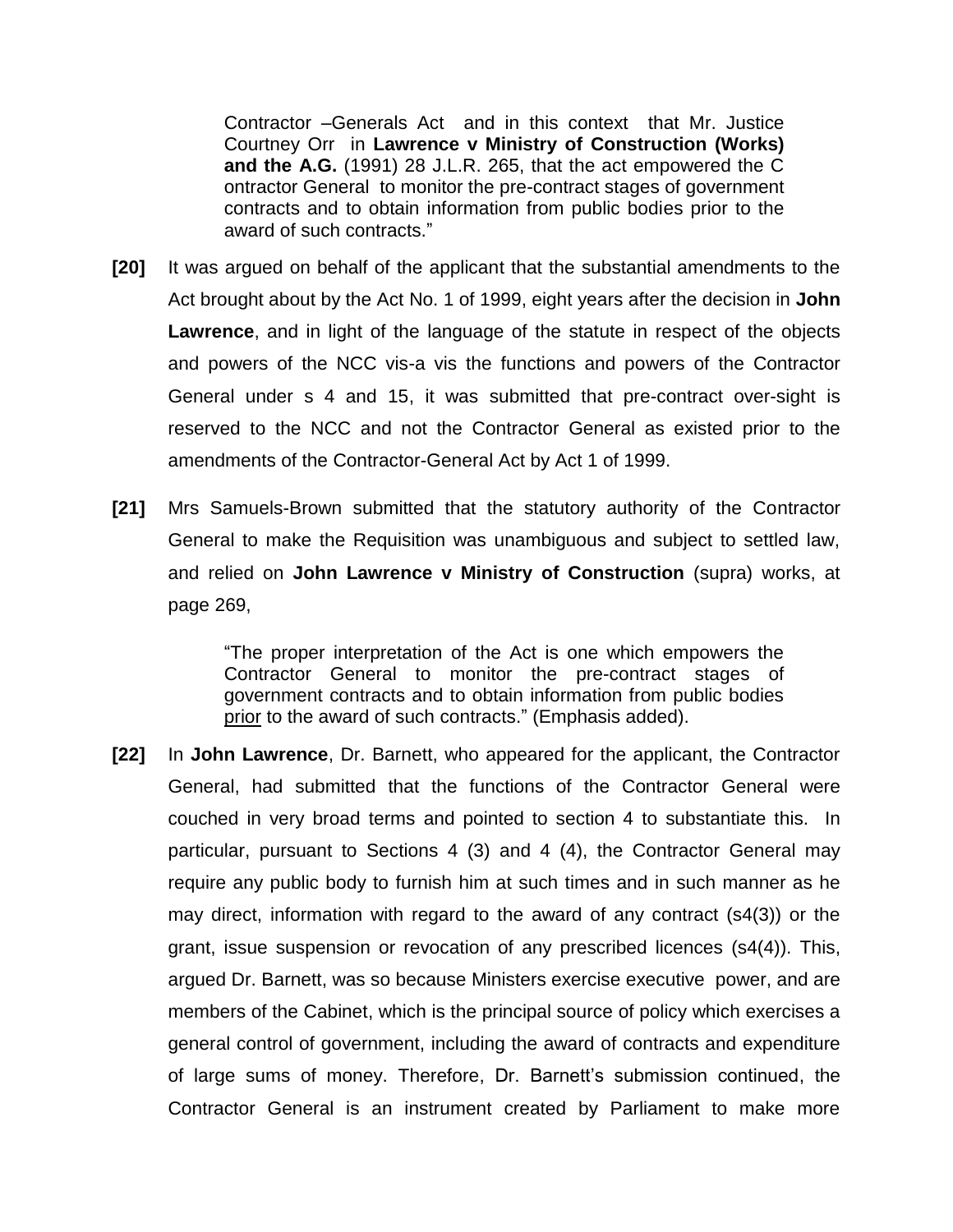effective the answerability of the Executive, which is answerable to Parliament. Dr Barnett noted that section 15 and s 16 of the statute gave the Contractor General a wide discretion as to when he carries out his investigation. He submitted that S4 (1) showed that the monitoring function of the Contractor General is continuing and purposive; and it was to ensure that contracts are awarded properly. He had a specific duty to monitor that the contracts awarded and terminated were done without impropriety or irregularity. Dr. Barnett relied upon the grammatical construction as well as the mischief to be remedied to support his submission.

- **[23]** Mr. Douglas Leys for the respondent had submitted that the meaning of the statute could be gleaned from the statute itself that the ultimate source of the Contractor General's power is Parliament to which the Contractor General was obliged to report. He relied on Section 2, which spoke of *issues* in the definition of contract, and not *to be issued*. According to Mr. Leys submission, the definition of "contractor" also supported what the court referred to as the "ex post facto" theory.
- **[24]** The learned judge accepted Dr. Barnett's submission as being the correct one, "whether looked at from the point of view of avoiding absurdity, or that of ensuring the desired result based on the language used, or that of carrying out the policy and object of the legislature. See page (269, letter I).

"I hold that the proper interpretation of the Act is one which empowers the Contractor General to monitor the pre-contract stages of government contracts and to obtain information from public bodies prior to the award of such contracts. I am of the opinion that the ordinary meaning of the words in light of the context and grammar suggest no other interpretation."

**[25]** The Attorney General's attack on the decision in **John Lawrence** is based substantially on the ground that the 1999 amendment to the Act, has established the National Contracts Committee as the entity to deal with the pre-contract stage of contracts. There is no specific provision in the amendment brought to this court's attention that it is said has amended or repealed the provisions of the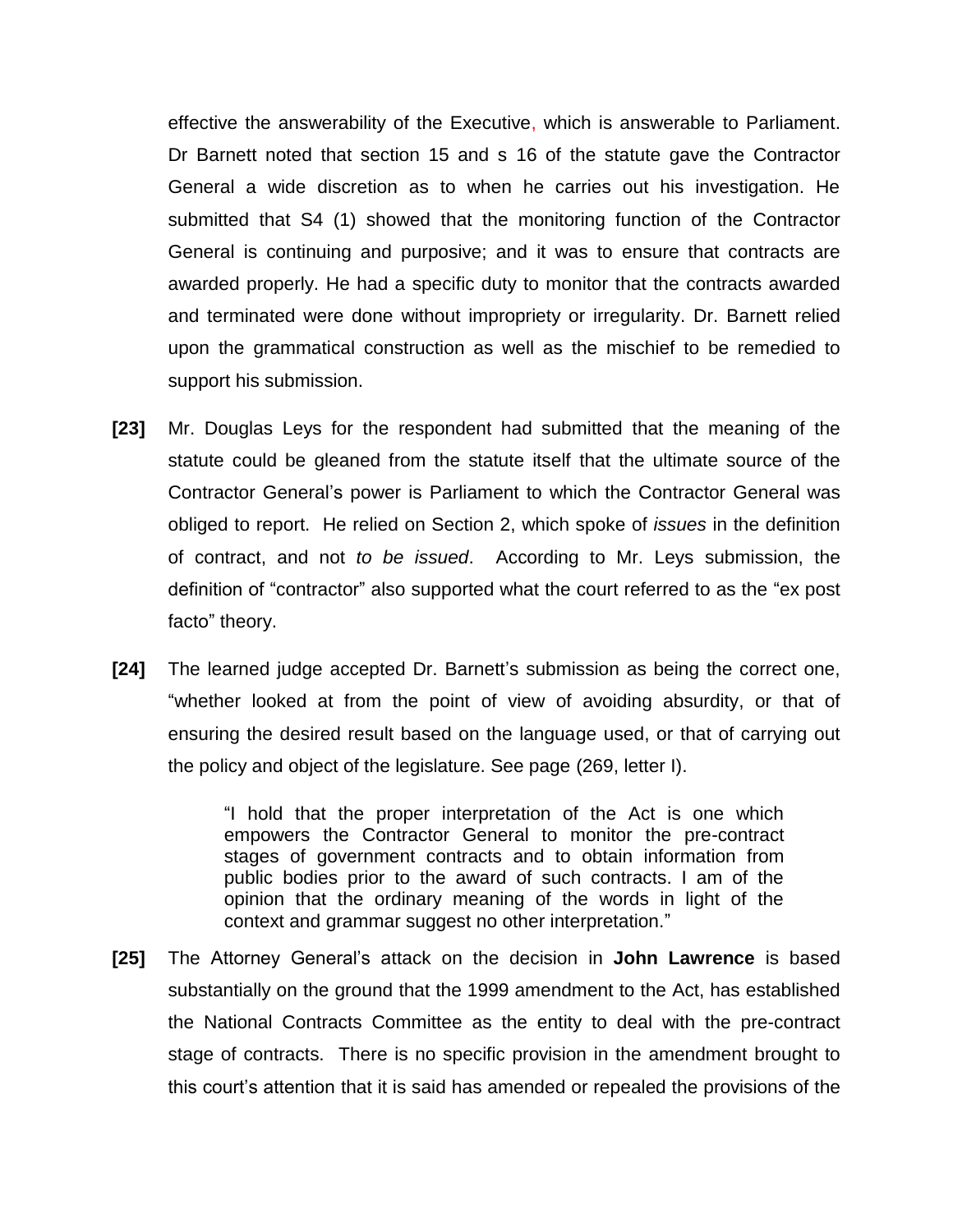Act which the Supreme Court considered and construed in **John Lawrence**. The Amendment adds a Part 111A, entitled National Contracts Committee to the Act that contained four parts prior to the amendment. Each part carries a separate title, Part 11 is entitled, The Contractor General; Part 111 is entitled, Investigations of the Contractor General. There is no reference in Part 111A to any of the other parts. The judgment in **John Lawrence** has unequivocally held that the Contractor General is empowered to monitor the pre-contract stage. If the Legislature intended to replace the Contractor General's role with that of the National Contracts Committee, why not expressly so state this contrary intention. This is more so where there was a decision of the Supreme Court, which has hitherto been unchallenged which declares the pre-contract rights of the Contractor General to monitor contract.

- **[26]** The legislation establishing the National Contract Committee (NCC) is not inconsistent with or repugnant to the Contractor-General Act, N.C.C's main function is to examine applications for government contracts and assessing the capacity of the applicants to perform the contracts. The Contractor General, on the other hand, is a monitor who investigates who should warn of impending breaches and to hand over information to the relevant authority so that further action can be pursued.
- **[27]** The **Interpretation Act 1968** provides at S 58; "Where one Act amends another Act the amending Act shall, so far as it is consistent with the tenor thereof, and unless the contrary intention appears, be *construed as one with* the amended Act."
- **[28]** In The **Attorney General of Antigua and Barbuda and Anor v Lewis (Artland**) **(1995) 51 WIR 89**, the Court of Appeal was considering the question of implied and partial repeal of a statute. The Court relied on para. 966 and 969, **44 Halsbury Laws of England (4th Edn.).**
- **[29]** 966. **Repeal by implication is not favoured by the courts, for it is to be presumed that Parliament would not intend to effect so important a matter**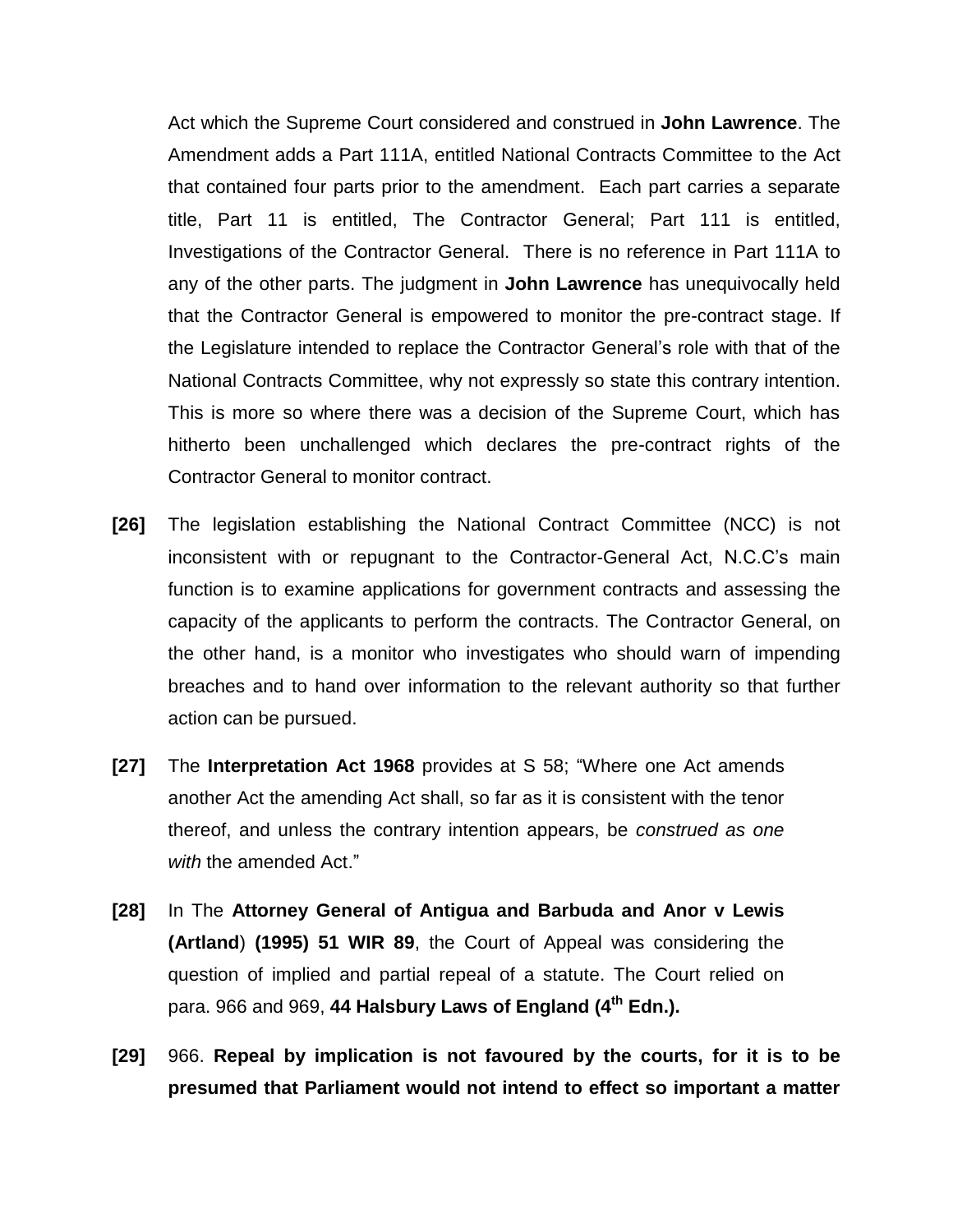**as the repeal of a law without expressing its intention to do so.** However, if provisions are enacted which cannot be reconciled with those of an existing statute, the only inference possible is that, unless it failed to address its mind to the question, Parliament intended that the provisions of the existing statute should cease to have effect, and an intention so evinced is as effective as one expressed in terms.

"The rule is, therefore, that one provision repeals another by implication if, **but only if, it is so inconsistent with or repugnant to that other than the two are incapable of standing together**. If it is reasonably possible so to construe the provisions as to give effect to both, that must be done, and their reconciliation must in particular be attempted if the later statute provides for its construction as one with the earlier, thereby indicating that Parliament regarded them as compatible, or if the repeals expressly effected by the later statute are so detailed that failure to include the earlier provision among them must be regarded as such an indication."(Emphasis added)

**[30]** The applicant has not demonstrated that the amendment of 1999 is so inconsistent with or repugnant to the Contractor-General Act that the two are incapable of standing together. Neither has there been any demonstration by the applicant that it is not reasonably possible to construe them together. Both entities have co-existed since the establishment of the NCC; there is not a tittle of evidence of incompatibility or any express repeals. I respectfully concur with the opinion expressed in **John Lawrence**, as to the power of the Contractor General to investigate and obtain information from public bodies prior to the award of such contracts. I find that the amendment of the Act by Act 1 of 1999 has not affected, amended or alter the power of the Contractor General to investigate public bodies prior to the award of a contract.

#### **Is the Independent Oversight Panel a "public body" for the purposes of the Contractor-General Act?**

**[31]** Challenge has been raised to the issuance of a Requisition to the Independent Oversight Panel (IOP) which the applicant describes as a voluntary advisory body, established to report to the Minister on pre-contractual activities. The essence of the challenge to the Contractor General's decision is that the IOP is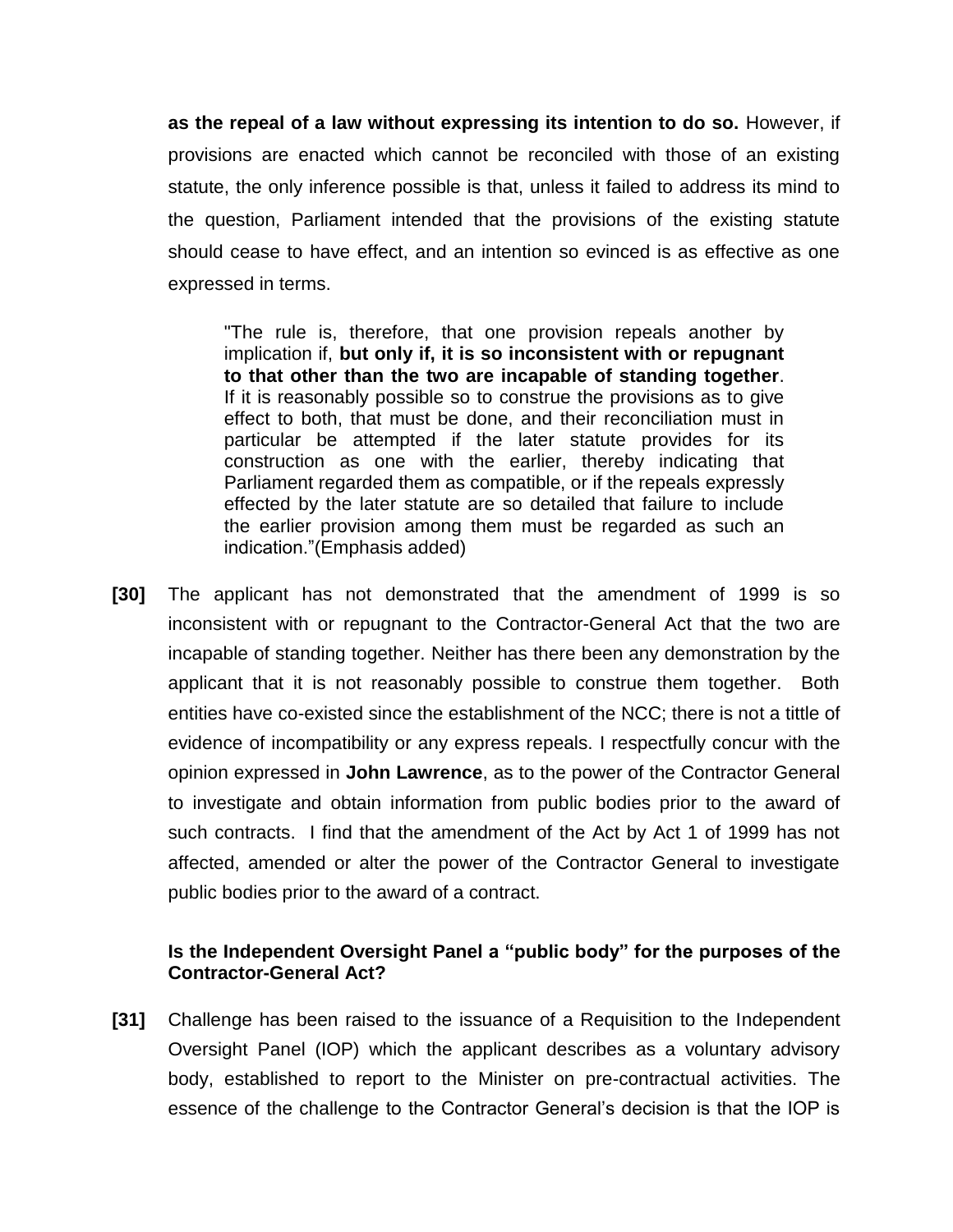not a" public body", as required by Sections. 4 (2) (3) (4), of the Act, that the Contractor General's role, conducting an investigation, is outwith the S. 15

**[32]** Section 4 (2) of the Act empowers the Contractor General to be advised of the award or variation of government contracts, given access to all books, records, documents, stores or other property belonging to the government or used in connection with the grant, issue, supervision or revocation of any prescribed licence and to be given access to any premises or location where work on government contract is being carried out.

Sections 4, 15, 17 and 18 of the Act provide that the power and reach of the Contractor General to demand access to books and records and to investigate extend not only to public bodies, offices, contractors, but to any other person. Section 4 (3) and (4) gives the Contractor General power to require information relative to the award of any contract.

Section 18 authorises the Contractor General to summon "any official member of a public body or any other person" to furnish information or produce documents relevant to his investigation. In John Lawrence's case, the court accepted that the functions of the Contractor General were concluded in very broad terms; specific reference was made to Section 4.

**[33]** Mrs. Samuels-Brown submitted that, according to the terms of reference, the IOP has been appointed to perform duties on behalf of the Government of Jamaica in relation to a specie of contract. It therefore falls within the category of "agency of government" so that power of the Contractor General, relative to "public bodies", applies to the IOP and its members relative to the performance of these functions. Further, and in any event, the Contractor General's authority includes "any other person" and as well to "such persons" which would include the IOP and its members.

#### **Discussion**

**[34]** Public Body is defined in the Contractor-General Act to include "agency of government and "authority". See also The Public Authority Act 1942, S 2 (1), which seeks to protect persons acting in *execution of statutory or other public*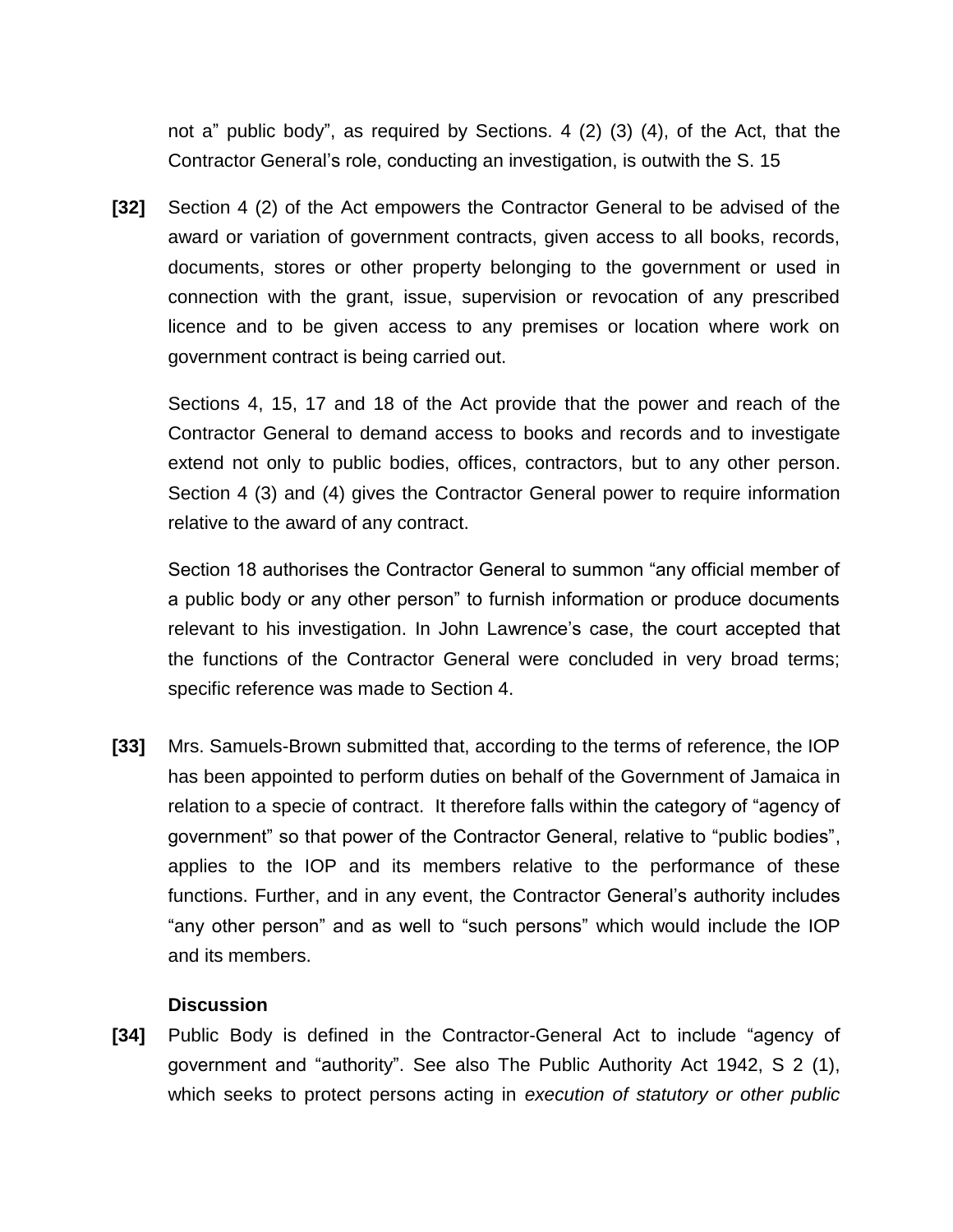*duties.* The Public Bodies Management and Accountability Act at S. 2 defines public body to mean a statutory body or *authority or any government company*. The designation "public body" in administrative law denotes an entity which is susceptible to judicial review as contrasted with private or domestic tribunals. They derive their source of power from statute, subsidiary legislation or the prerogative. In **Council of Civil Service Union v Minister of the Civil Service [1984] 3 All ER. 935**. Lord Diplock says of these bodies, at page 949 j, "For a decision to be susceptible to judicial review, the decision maker must be empowered by public law (and not merely, as in arbitration, by agreement between private parties) to make decisions that, if validly made, will lead to administrative action or abstention from action by an authority endowed by law with executive powers which have one or the other of the consequences mentioned in the proceeding. The ultimate source of the decision making power is nearly always nowadays a statute or a subordinate legislation made under the statute, but in the absence of any statute regulating the subject-matter of the decision, the source of the decision making power may still be the common law itself, i.e., that part of the common law that is given by lawyers the label "the prerogative". The court has the power to examine these bodies that have public element in their function to make a determination whether they are public bodies or not, that is whether they are amenable to judicial review.

**[35]** In **R v Criminal Injuries Compensation Board, ex. Parte Lain**, the government set out in a White Paper proposal for the making of compensation to victims of crime. It was an experimental, **non statutory scheme** that was set up to make ex gratia awards, under this scheme, a Compensation Board was established. An application was made under the scheme by an aggrieved beneficiary who applied for certiorari and was met with the argument that it was not set up by statute, therefore not amenable to judicial review. Lord Diplock said at page 779, letter G.

> "If new tribunals are established by acts of government, the supervisory jurisdiction of the High Court extends to them if they possess the essential characteristics on which the subjection of inferior tribunals to the supervisory control of the High Court is based."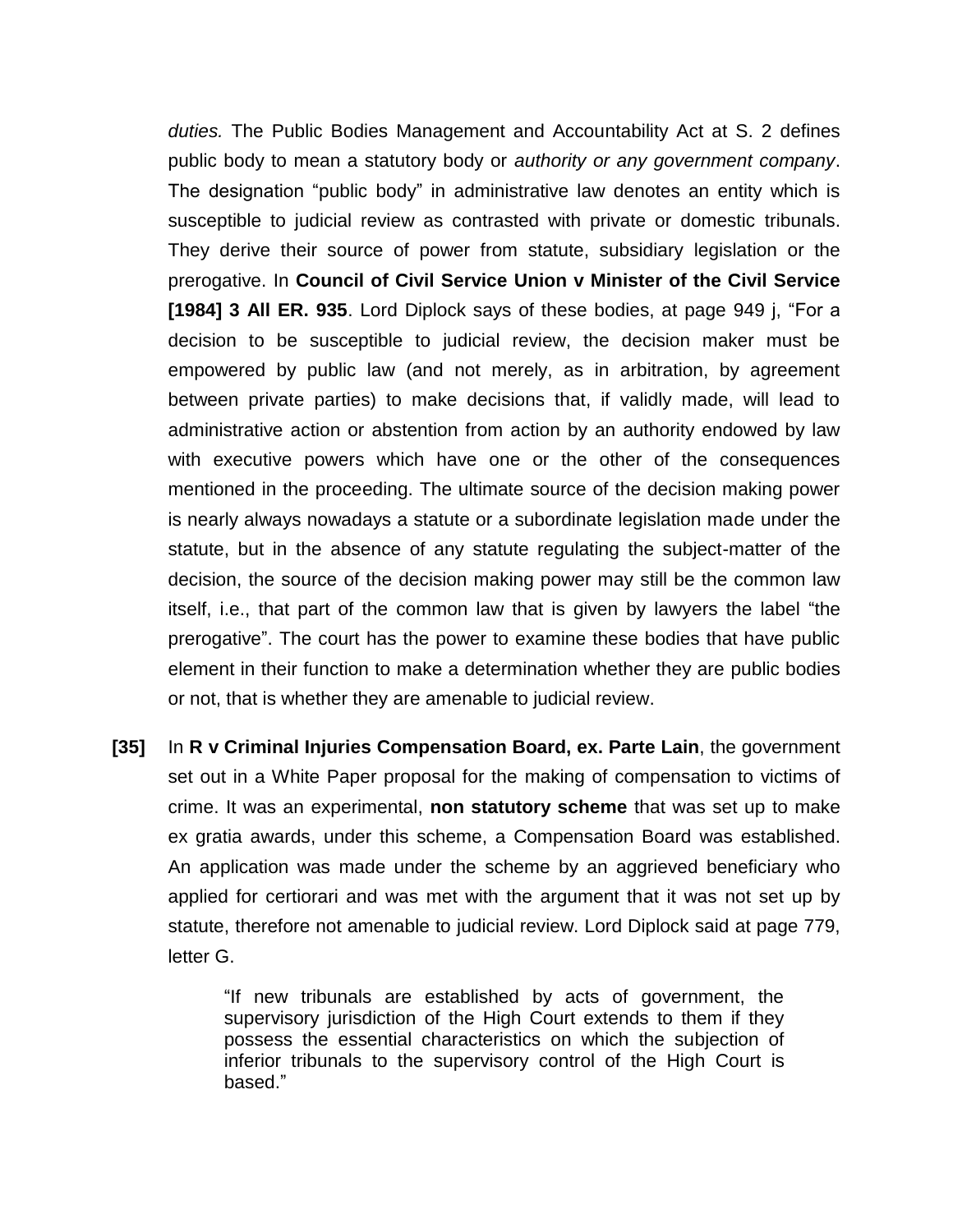Lord Parker, at 778 B, said;

"The only constant limits throughout were that the body concerned was under a duty to act judicially and that it was performing a public duty."

Private or domestic tribunals have always been outside the scope of certiorari since their authority is derived solely from contract. The IOP is not contractual; its source is the Terms of Reference given by the prerogative as in the case of ex parte Lain(supra). The duties the IOP performs are public duties. It has been empowered by an act of the executive to make decisions that, if validly made, will lead to administrative action or abstention from action by an authority endowed with executive powers.

- **[36]** The function to be performed by the IOP requires it to monitor and review various aspects of these government projects. It is to satisfy itself that "there has been no gift or improper or inappropriate benefit to any Jamaican public official. Its functions are not dissimilar to the statutory functions of the Contractor General. See **R v Panel on Mergers and Takeovers Ex Parte Datafin** (1987) 1QB 815. The court held that the supervisory jurisdiction of the High Court was adaptable and could be extended to anybody which performed or operated as an integral part of a system which performed public law duties. The judgment of Lloyd LJ, recognized that the source of power was not the only test as to whether a body is subject to judicial review. See page 847;
- **[37]** One of the test proposed by the learned author of **Judicial Review Handbook**, **Michael Fordham** (1994), page 195 at para 26.6, to determine the reviewability of a body in order to say whether it is a public body, is referred to as the "but for test". The question is asked, whether the non-statutory body's activities would be the subject of statutory regulation were it not for the body's existence. The question may be phrased thus, "If the IOP did not exist and in the absence of the Contractor-General Act, would there be the need for statutory regulations to perform the functions of the IOP? The answer to this must be yes, in any event, the terms of reference of the IOP closely mirrors the main function of the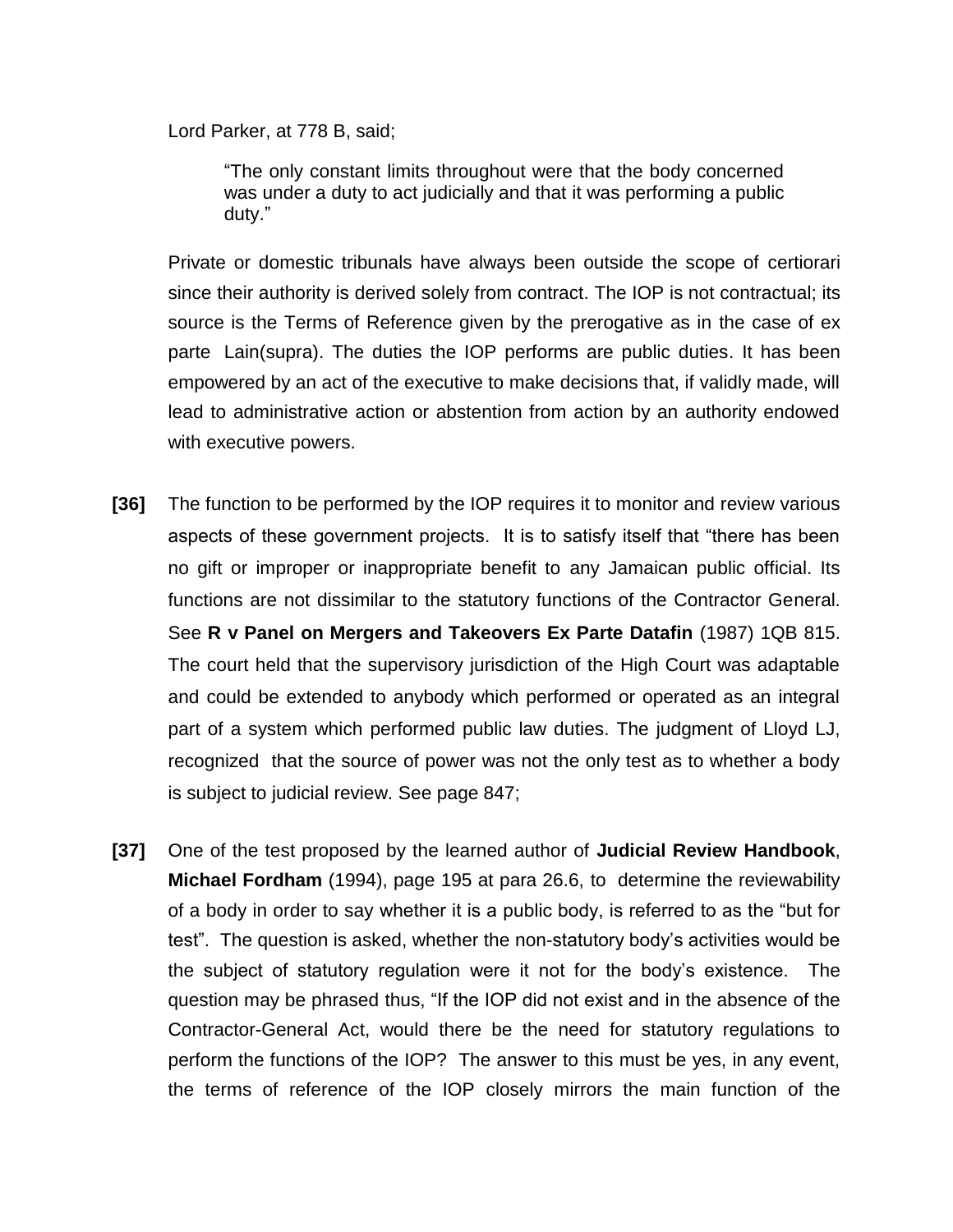Contractor-General Act, which further underlines that what the Terms of Reference contains are public law elements. I find that the IOP is a "public body" for the purposes of the Contractor-General Act and therefore amenable to the powers prescribed by that Act in relation to such bodies.

In any event, the Act extends the Contractor General's reach to "any other person" and to "such person" as, in his view, can provide relevant information.

#### **Full and Frank Disclosure – Material – Non-Disclosure**

- **[38]** Mrs. Samuels-Brown alleges that the applicant has not made full and frank disclosure in his affidavit in support of his application for leave to apply for judicial review. An application for leave to apply for judicial review requires full and frank disclosure in the applicant's affidavit. Where there is suppression of material facts, the application may be refused without considering the writs.
- **[39]** The learned author of "A Practical Approach to Civil Procedure" Stuart Sime, Ninth Edition, refers to the principle in respect of freezing orders, but it applies with equal force to an ex parte application for leave for judicial review. Page 409, para 35.5.3.3;

"A consequence of freezing injunction applications being made without notice is that a claimant applying for a freezing injunction is under a duty to give full and frank disclosure of any defence or other facts going against the grant of the relief sought. This duty extends both to facts within the actual knowledge of the claimant and to facts which would have been known on the making of reasonable inquiries. A breach of an advocate's duty to the court may also result in the loss of the order: Sidhu v Memory Corporation plc [2000] CPLR 171 CA**. If the applicant is found to be guilty of material non-disclosure, the order will ordinarily be discharged as a right regardless of the merits on the full facts. R v Kensington Income Tax Commissioners, ex p Princess Edmond de Polignac [1917] 1 KB 486."**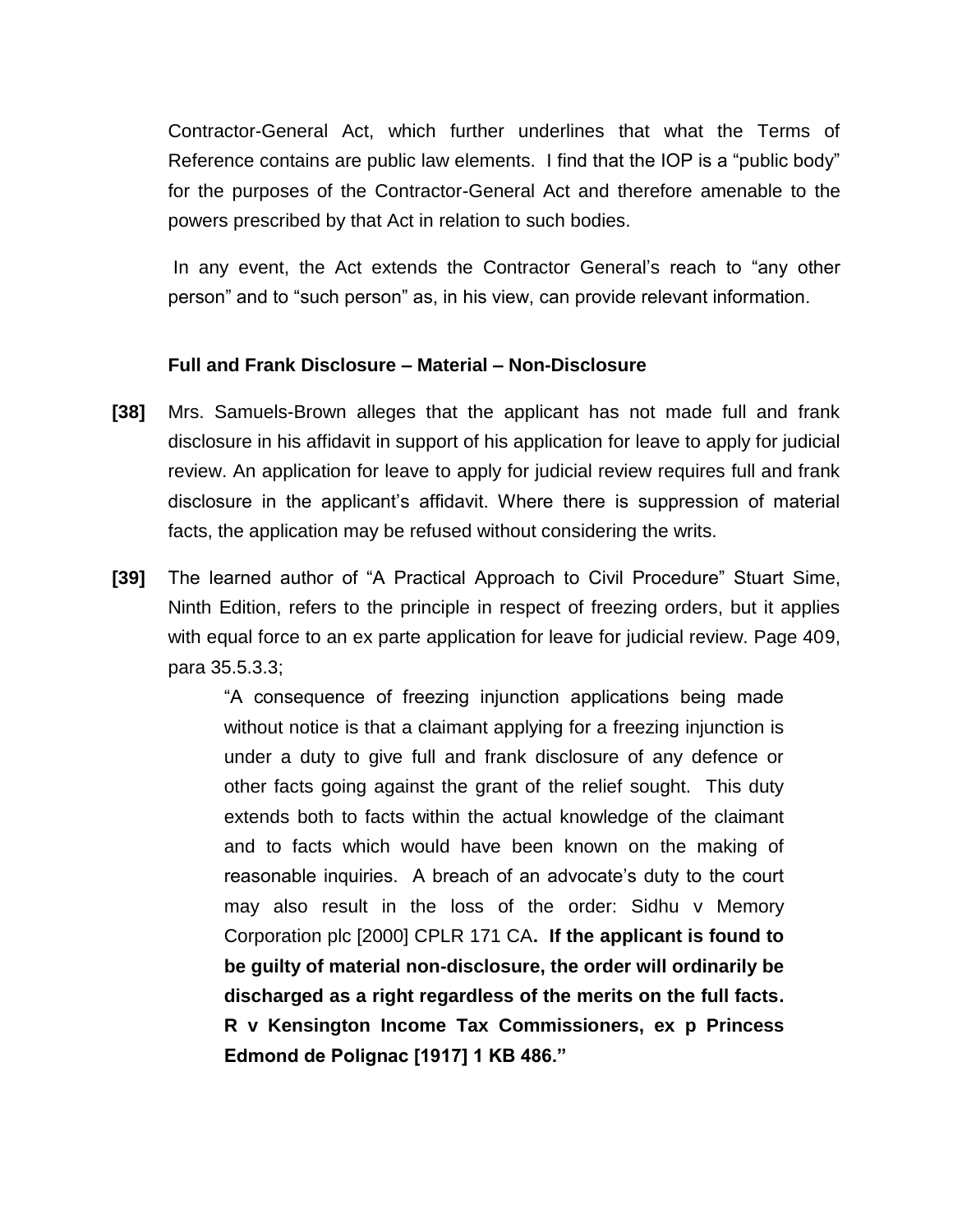**[40]** In **Rex v General Income Tax Commissioners for Kensington; Ex parte Polignac**, Vol 116 [1917] LTR 136, a princess obtained a rule nisi directed at the tax commissioners prohibiting them from proceeding upon an assessment that she was a resident in the United Kingdom. The Commissioners had identified a certain house as being her own, or in which she had a lease, and in which she, for a period of time, actually resided. The lady had alleged, in an affidavit in support of her application, that she spent time with friends at the identified house, which was that of her brother. If that were so, she was not resident, and could not be properly assessed. The trial court found her statement as to the ownership of the house, untrue. Lord Reading, C.J., at pg, 136:

> *"I think it is desirable to state that when this court comes to the conclusion that on an application ex parte made for a rule nisi, or*  for any grant of process of this court, the affidavit placed before it *was not candid and did not fairly state the facts, but stated them in such a way as to mislead the court as to the true facts, this court ought, for its own protection and in order to prevent its process being abused in any way to refuse to proceed any further with the examination of the application made by the person who had put forward. It's a jurisdiction inherent in the court to protect itself."*

- *[41]* Lord Reading cautions that there is a requirement of careful consideration before the court comes to such a conclusion. I heed that caution. Where the court finds that full and frank disclosure has been lacking, the court may refuse to consider the matter on the merits. The Minister's affidavit in support of the application was dated 21 $^{\text{st}}$  July 2013, the same day the contractual documents were signed with CHEC, in relation to the Toll Road Bypass Project. The Minister's affidavit for leave was filed the following day,  $22<sup>nd</sup>$  July 2012. The reference to the negotiations with CHEC fails to disclose events of the negotiations beyond the approval that was given by Parliament on the  $24<sup>th</sup>$  April 2012.
- **[42]** The IOP and the actions of Requisitions taken by the Contractor General in respect of it were central and material to the Attorney General's decision to seek the determination of the court. The Terms of Reference of the IOP, which was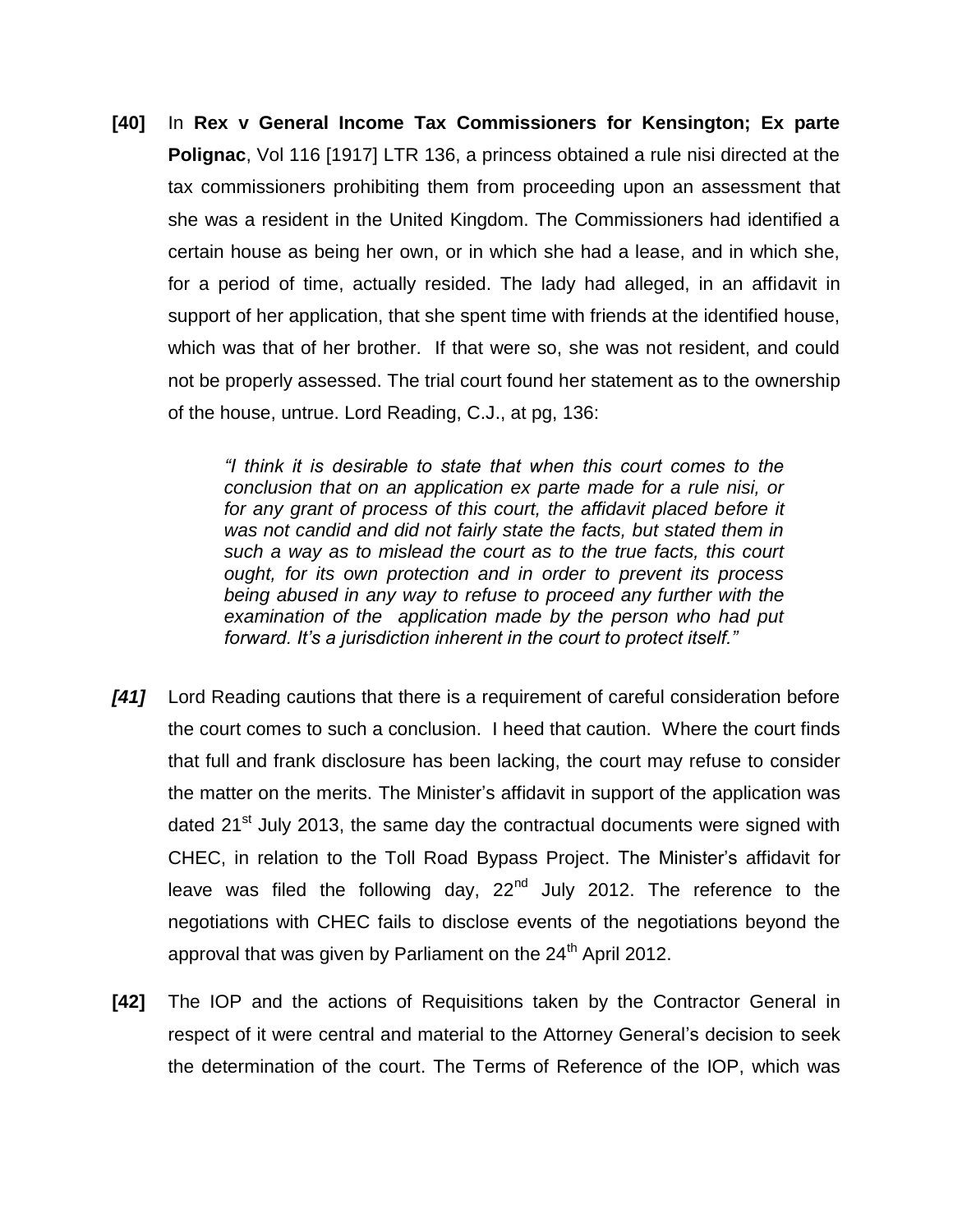exhibited to the Minister's affidavit in support of the application at paragraph 12, states that the IOP was to:

12. Brief the Minister and make recommendations to the Minister as to **whether or not the GOJ should enter into binding agreement with the Project Companies** (or their nominated contracting vehicles) on the terms and conditions which have been negotiated. (Emphasis mine)

In respect of the Bypass Project, binding agreements had already been executed by the GOJ.

**[43]** The fact that the respondent had notice of the hearing does not relieve the applicant of his duty to make full and frank disclosure on an application for leave. If support is needed for such a finding, I refer to discussion in the judgment of my learned sister, Mangatal J., **In Hon. Shirley Tyndall, O.J., et al v Hon. Justice Boyd Carey (Retd.),** Claim No. 2010 HCV 00474, Supreme Court decision, delivered on the 12<sup>th</sup> February 2010, paragraph 16. The Minister's omission was first identified in the affidavit of Craig Beresford dated  $6<sup>th</sup>$  July 2012, made on behalf of the respondent. It was then addressed in the affidavit of Minister Omar Davis, dated the 16<sup>th</sup> July 2012, at paragraph 9 (a), after admitting the signing of the Toll Road Bypass Project Agreement stated, "but the applicant will contend that the signing of the said agreements is irrelevant to the issues raised in the application for leave at judicial review."

There is no suggestion that the omission is intentional, or was calculated to mislead the court. Although, as the authorities indicate, there is no requirement for an intentional omission, mere inadvertence would be enough to disentitle the applicant. However, having heard the submission on the other grounds, the court will determine the issue on those grounds.

#### **Media Releases**

**[44]** The applicant has contended procedural impropriety on the part of the Contractor General for a failure to follow the procedures prescribed by the enabling statute,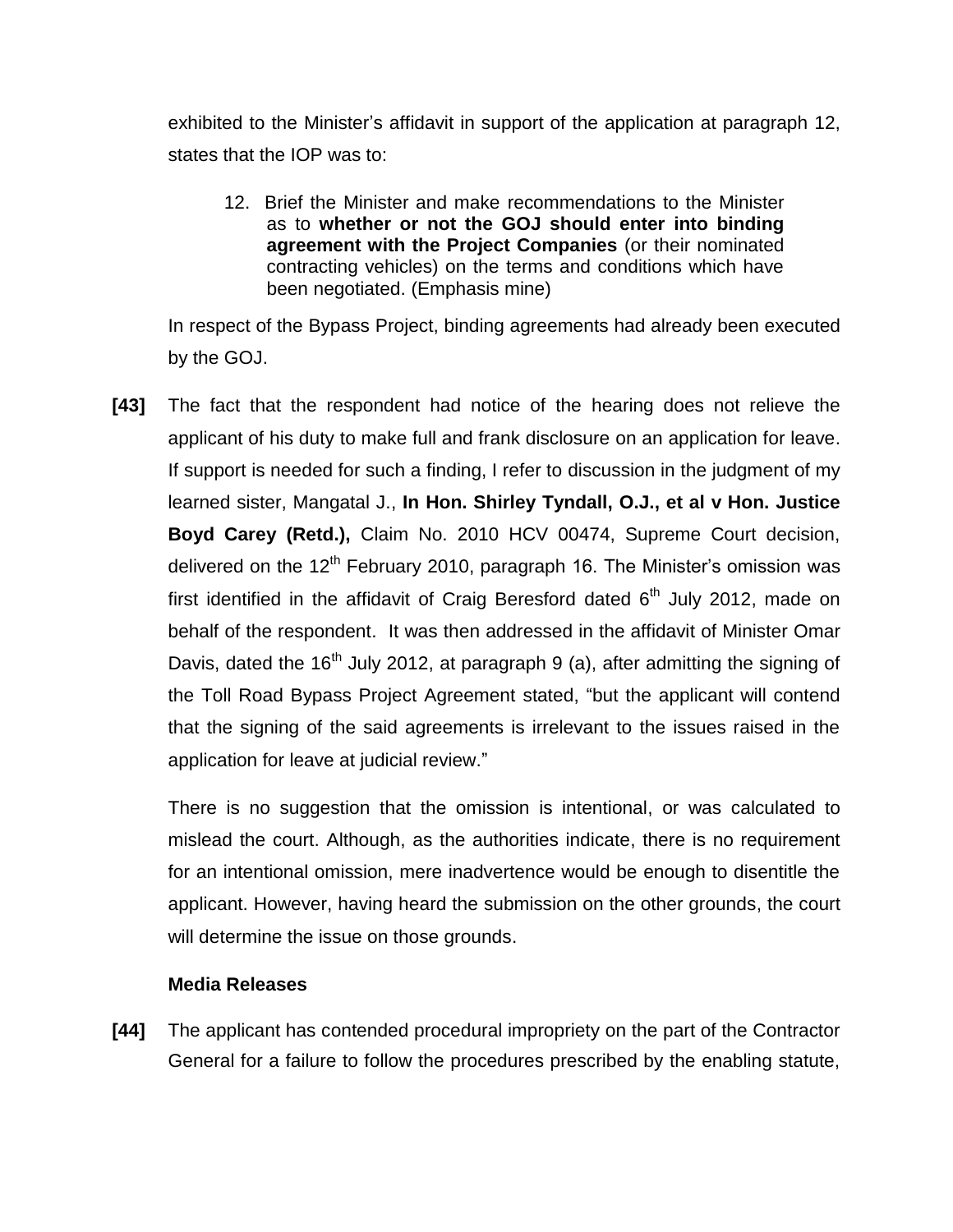and in so doing failed to take relevant matters into account. In paragraph 44, the applicant contends, inter alia;

"The Contractor General was therefore required pursuant to section 21 and section 28 (4), to advise the individuals alleged to have acted unlawfully and lay a special report before the Parliament before he published the same in a Media Release. Omar Davies, at paragraph 16 of his affidavit avers that no such report was laid before Parliament and as one of the numbers against whom the allegation of unlawfulness in establishing the IOP was levelled. This, a clear failure by the Contractor General, an administrative body to observe the procedural rules expressly laid down in the legislative instrument which gives it power."

- **[45]** Mrs. Samuels-Brown, in response, in her written submissions, says at paragraph 21, in relation to the attempted challenge to the Media Release, it appears that there is a perception that there is some connection between the Contractor General's obligation to submit reports to Parliament on the one hand and his right to make the public aware as holder of a public office and at paragraph 22, the submission continues, "There is nothing in the law which renders it illegal, ultra vires or inconsistent with the Contractor General's duties for him to communicate with the public relative to matters that touch and concern the execution of his duties."
- **[46]** In what circumstances, if any, does the Contractor-General Act allows for the publication of news releases outside of the annual report, pursuant to s 28? The special report in accordance with Sections 19, 20, 21 and 23 of the Act deals with the Contractor General's duty to make reports and provides him with immunities and privileges. The Act in instances bars the Contractor General from making reports.
- **[47]** The Act expressly prohibits the making of report or comment thereon from the Contractor General to any other source, other than the Cabinet, in relation to investigations into grant or issue of any licence or contracts entered into for purposes of defence or for the supply of equipment to the security forces, see S5 (2). The Contractor General is also expressly restricted from communicating with any person for any purpose, any document or information of which he was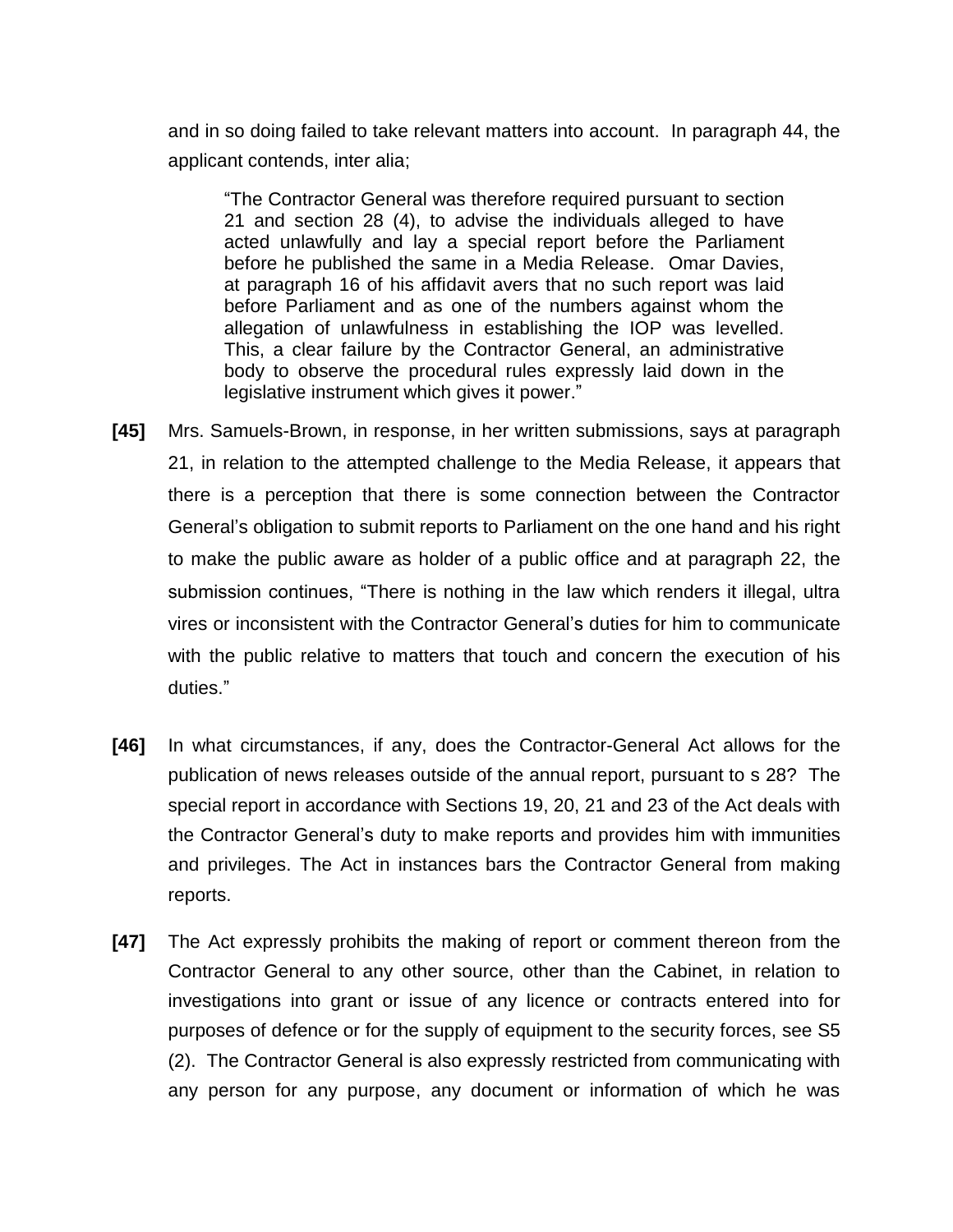notified by the Cabinet Secretary, on direction of the Cabinet, that the disclosure of deliberations or proceedings of the Cabinet, or committee thereof, of secret and confidential nature, is likely to be injurious to the public interest. (2) prejudice relations with other countries or international organizations; (3) prejudice the detection of offences (See Section 19). The impugned Media Releases do not fall into either of these expressly prohibited categories. There is an admission that much of the Media Releases consist of matters already in the public domain.

- **[48]** After conducting an investigation, the Contractor General is mandated to inform in writing the principal officer and the relevant Minister of the result of the investigation and to make recommendations (See S. 20). However, when, during the course of an investigation or at its conclusion, he unearths evidence of breach of duty or misconduct or criminal offence, he should refer the matter to a person competent to make the appropriate actions, and shall lay a special report before Parliament (S. 21).
- **[49]** All documents, information and things disclosed to the Contractor General, are to be regarded as secret and confidential, except a disclosure "which a Contractor General thinks necessary to make in the discharge of his functions or for the purpose of executing any of the provisions of sections 20, 21 and 28. "The Contractor General may be required a report on any matter being investigated by him. He must submit an annual report and may submit on any investigation which he thinks needs special attention. He may publish in the public interest, from time to time, reports relating to these matters, he is required to lay the reports before both houses before such publication.
- **[50]** Ms. Samuels-Brown says there is nothing here that renders it ultra vires to communicate with the public matters that touch and concern the execution of his duties. However, the nub of the applicant's submission is that publication is only permissible of any particular matter or matters investigated or being investigated by him which, in his opinion**,** require the special attention of Parliament, only after it has been laid before both houses, and in this instant, it was not laid before the Houses.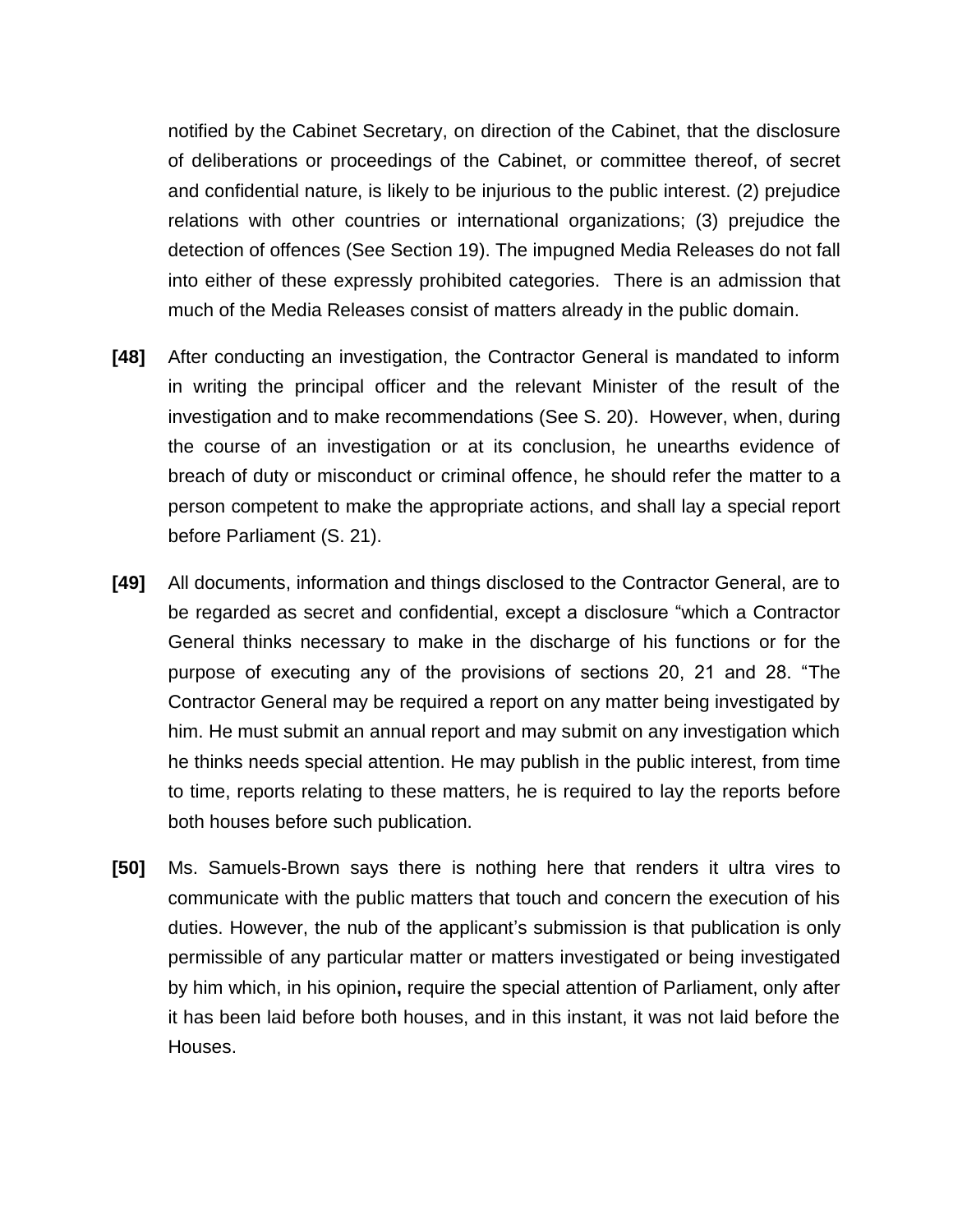- **[51]** The Contractor General is not subject to the direction and control of any other person. Section 17 allows for the Contractor General to adopt whatever procedure he considers "appropriate to the circumstances of a particular case, and, subject to the provisions of this Act, may obtain information from such person and in such manner and make such enquires as he thinks fit. S18 (3), provides, "For the purposes of an investigation under this Act, a Contractor General shall have the same powers as a Judge of the Supreme Court in respect of the attendance of witnesses and the production of documents". The functions of the Contractor General speaks to the "mischief" that the legislation came to remedy. To monitor the award and the implementation of Government contracts with a view to ensuring that awards are impartial and on merit, that there is no impropriety or irregularity in their award or termination, etc. It would not be a misdescription to attach the label of "watchdog" or monitor, with the peculiar characteristic that Justice Orr attaches to that description, to the role of the Contractor General, in the execution of his functions.
- **[52]** In the affidavit of Craig Beresford, 6<sup>th</sup> July 2012, he enumerates the matters that had alerted him that this project needed to be monitored by his Office. These matters have not been traversed by the application. The bid from CHEC was unsolicited, was not subjected to open, transparent and competitive international tender process. Perhaps the greatest cause of concern that the NROCC, a signatory to the agreement with CHEC had signalled the Contractor General's Office dated 20, 2011, that the Project was not commercially viable in contrast to how the project had been presented. NROCC had committed its own advisor to review the Project and had shared the results of their analysis with CHEC. The government has granted a fifty year concession to CHEC in respect of toll charges for the toll roads use. These were legitimate and reasonable concerns for any Contractor General. Another point of concern was the admitted absence of a Detailed Comparable Estimate in respect of the Project. It was a concern that, in the absence of such an estimate, the government was incapable of making an informed decision.
- **[53]** The Applicant had intimated on a previous occasion that he had concerns with the use of \$62 million for the purchase of furniture from funds which had been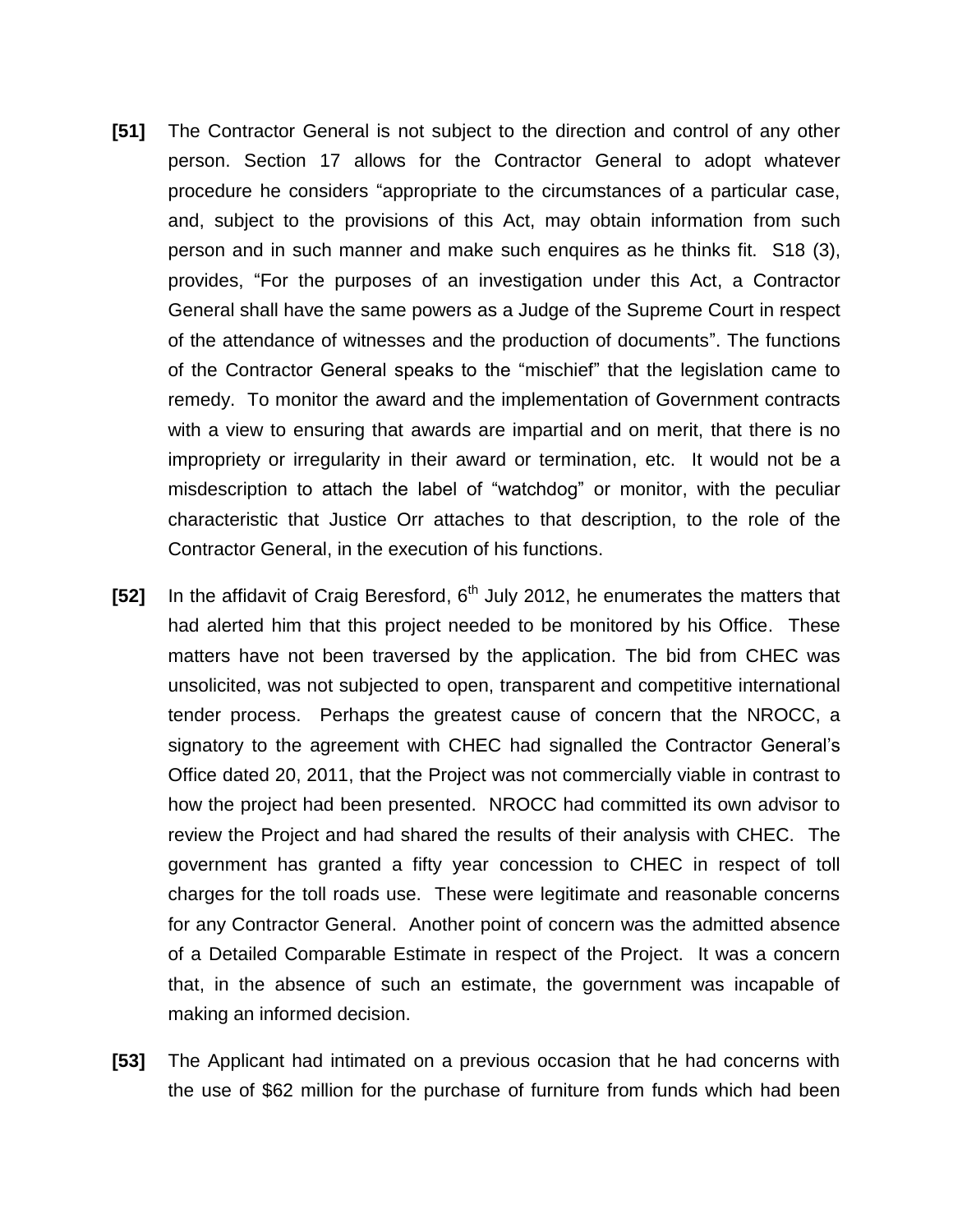allocated for the Palisadoes Shoreline Protection and Rehabilitation Project contracted to CHEC. Whilst he sat on the seat on the Opposition Benches, the applicant had assured the respondent of his concern relative to CHEC and JDIP. The Contractor General had documented, in his annual report, what he regards his statutory responsibility to share with the public the principles by which his office was guided (paragraph 30). Craig Beresford affidavit at 31, states;

> "The timely, uniformed and regular dissemination of information to the media, via written OCG Media Releases is a strategic and deliberate initiative of the OCG. The initiative was specifically designed by me to educate, update and/or to inform the nation about certain OCG issues, initiatives, positions and concern, inclusive of matters that are related to OCG Special Investigations and Public Sector procurement related issues which the OCG has deemed to be of sufficient public interest to warrant immediate publications to its stakeholders," and at paragraph 33, "Further, I do verily believe that separate and apart from reports to Parliament, the Contractor General which is accorded him by statute, to exercise his own discretion relative to the release of information to the public."

- **[54]** The affidavit of the applicant does not traverse the allegations contained in paragraph 28 of Beresford's affidavit filed the 6<sup>th</sup> July 2012, inter alia, (i) concerning on-going investigation of US\$400 in relation to the JDIP, which was awarded to CHEC in 2009. (ii) The applicant, then Opposition Minister, was on record in Hansard, saying that he wanted the Contractor General and the Auditor General to implement a system to audit the contracts under JDIP. (iii) The parent company of the CHEC had been debarred by the World Bank, under the Bank "Fraud and Corruption", "Sanctioning Policy," as a result. (iv) CHEC has been declared ineligible to be awarded any World Bank financed contracts that are related to roads and bridges. (v) A Chinese official was sentenced to death for taking bribes from CHEC. (vi) The son of the Prime Minister of Bangladesh was sentenced to six years in prison for taking bribes from CHEC.
- **[55]** The applicant did respond to paragraphs 30 35 to the effect that any power or discretion vested in the Contractor General under the Contractor General's Act as it relates to publication, is not untrammelled, must be exercised lawfully and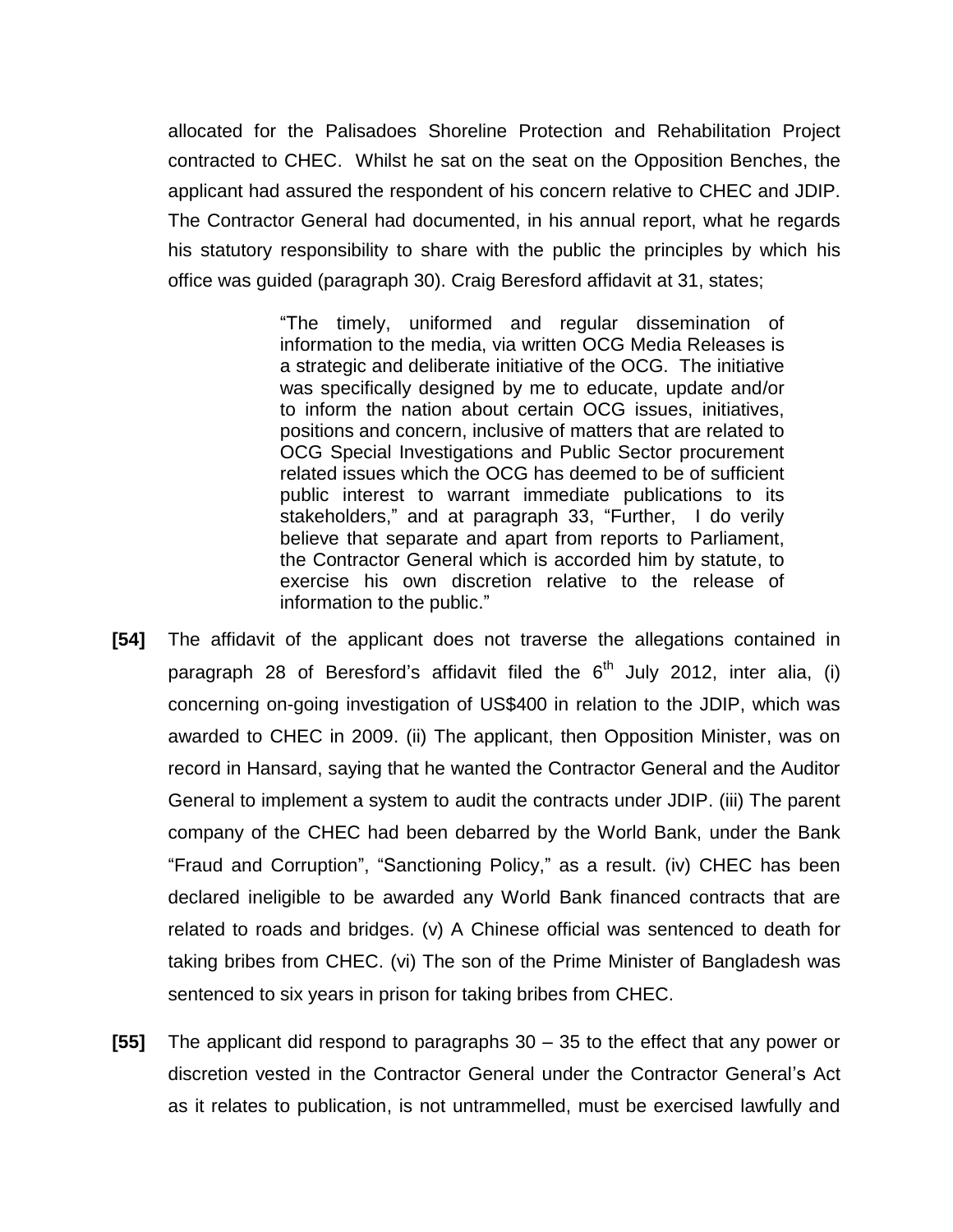intra vires the power granted by the enabling legislation. The applicant has not denied that the power or discretion that is asserted on behalf of the Contractor General exists. As noted, Section 17 allows for the Contractor General to adopt whatever procedure he considers "appropriate to the circumstances of a particular case" S17 is dealing with the procedure in respect of investigation. The OCG has maintained that his functions include informing the Jamaican people, whom he regards as stakeholders.

- **[56]** In John Lawrence, ORR J, in adverting to the meaning of important words used in the statute, the court defined "circumstances" as that which stands around or surrounds the state of affairs surrounding and affecting an agent. What is the "state of affairs" in this particular case, it is unchallenged that, a project of dubious commercial viability is being executed by CHEC, a company that has been debarred under the World Bank's Fraud and corruption policy, and against whom there has been serious allegations of bribery. CHEC has made an unsolicited bid to the Jamaican Government. Orr J. said of the word "monitor" which the court found is the undoubted role of the Contractor General, "I find this meaning most appropriate and regard it as summing up the role of the Contractor General, a lizard supposed to give a warning of the approach of crocodiles."
- **[57]** S24 (1) (b), although the OCG is to regard all documents, information and things disclosed to him in the execution of his duties under the Act as being secret and confidential, any disclosure that he thinks necessary to make in the discharge of his functions under or for the purpose of executing any of the provisions of S20, 21 and 28, is not deemed inconsistent with any duty imposed on him. Such a duty would be abstaining from a publication until a report is lain before both Houses.
- **[58]** The main aim of the Contractor-General Act in carrying out its functions in monitoring the award and the implementation of government contracts, seeing they were awarded impartially and on merit and that there was no impropriety or irregularity. Was to satisfy the legitimate interests of Parliament and the wider public that their investigation would be seen as independent and thorough. In the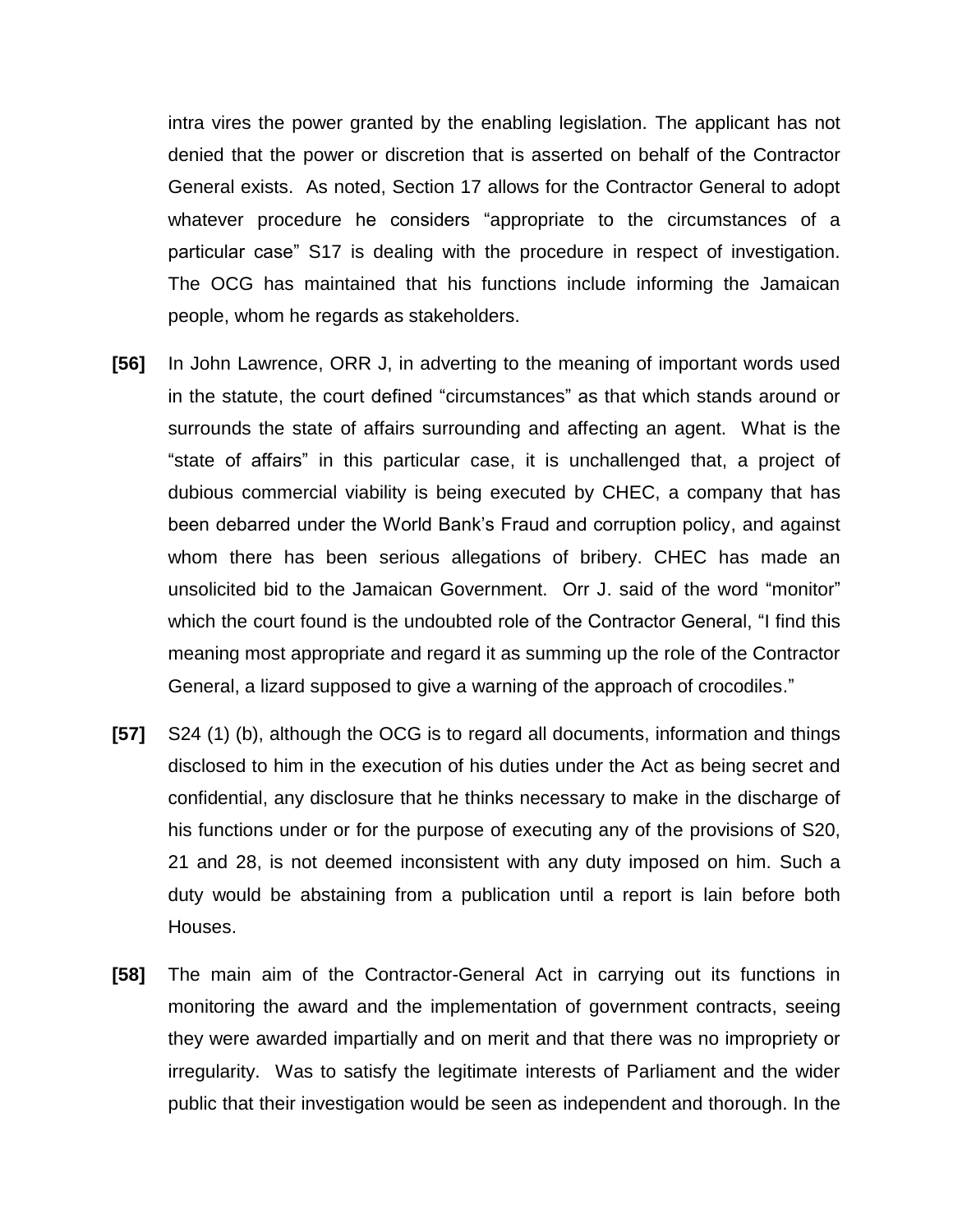proper discharge of its functions, the Contractor General might judge that it was necessary to make certain news releases which may contain material from some of their investigation to the wider public if the legitimate interests of Parliament and the wider public were to be met.

# **Was the Contractor General's decision to publish the Release Wednesbury unreasonable?**

- **[59]** The applicant submits that the decision of the Contractor General, 2012 to publish and, in publishing the Media Release of April 27, 2012, was Wednesbury unreasonable and an abuse of his discretion in light of the fact that the said Media Release was published on May 14, 2012 after the Minister's announcement in Parliament on April 24, 2012 and before the purported and to commence the monitoring and investigation of the activities of the IOP.
- **[60]** The applicant has admitted that 'some aspects of the Media Release dated April 27, 2012 speak to matters already in the public domain. There is nothing shown to demonstrate which portions were not in the public domain. The Contractor General's asserts that none of the contents of the release consists of information derived from any record, books, documents or information obtained by the Contractor General in the exercise of his functions and which was not already in the public domain. Given the role of the OCG, as a monitor to issue warnings, I see nothing irrational about his decision to issue the releases before he instituted a formal investigation. In the **Council of Civil Service Union**, Lord Diplock at page 951 defined the ingredients that the applicant must prove to be entitled to the remedy here requested. By 'irrationality' I mean what can by now be succinctly referred to as '*Wednesbury* unreasonableness' (see *Associated Provincial Picture Houses Ltd v Wednesbury Corp* [\[1947\] 2 All ER 680,](http://www.lexisnexis.com/uk/legal/search/enhRunRemoteLink.do?ersKey=23_T16624747297&langcountry=GB&backKey=20_T16624752302&linkInfo=F%23GB%23ALLER%23sel2%252%25year%251947%25page%25680%25sel1%251947%25vol%252%25&service=citation&A=0.298977119546888) [\[1948\] 1](http://www.lexisnexis.com/uk/legal/search/enhRunRemoteLink.do?ersKey=23_T16624747297&langcountry=GB&backKey=20_T16624752302&linkInfo=F%23GB%23KB%23sel2%251%25year%251948%25page%25223%25sel1%251948%25vol%251%25&service=citation&A=0.40168999007571526)  [KB 223\)](http://www.lexisnexis.com/uk/legal/search/enhRunRemoteLink.do?ersKey=23_T16624747297&langcountry=GB&backKey=20_T16624752302&linkInfo=F%23GB%23KB%23sel2%251%25year%251948%25page%25223%25sel1%251948%25vol%251%25&service=citation&A=0.40168999007571526). It applies to a decision which is so outrageous in its defiance of logic or of accepted moral standards that no sensible person who had applied his mind to the question to be decided could have arrived at it. Whether a decision falls within this category is a question that judges by their training and experience should be well equipped to answer, or else there would be something badly